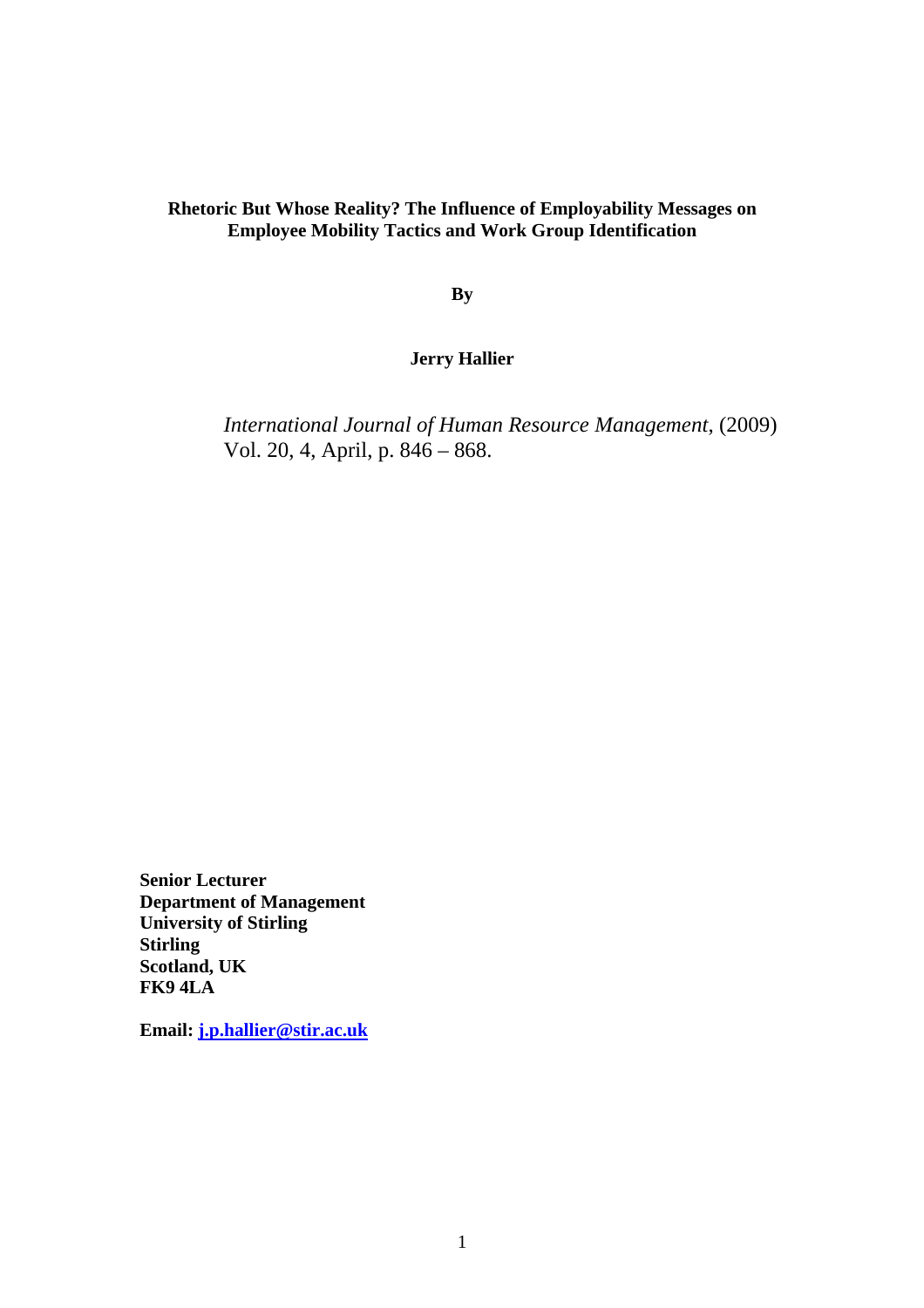## **Rhetoric But Whose Reality? The Influence of Employability Messages on Employee Mobility Tactics and Work Group Identification**

#### **Abstract**

*Over the last decade, employability has been presented by its advocates as the solution to employment uncertainty, and by its critics as a management rhetoric possessing little relevance to the experiences of most workers. This article suggests that while employability has failed to develop into a key research area, a deeper probing of its message is warranted. In particular, it is suggested that employability may have resonance with employees as workers rather than as employees of their immediate employing organisation. This demands a slightly different approach to studying employability than some other related phenomena such as employee commitment which has resonance only in relation to the employing organization. In adopting a social identity approach, the significance of the employability message is shown not only to lie in employees' willingness to disassociate from their existing work groups and pursue individual mobility, but also in its capacity to undermine workers' collective responses to grievances and unwanted organizational changes. A future research agenda is presented which highlights the need to address recent attempts to develop employability expectations among graduate career entrants, and for a closer critical engagement with management writings that attempt to justify the unnecessary espousal of the self development message.* 

#### **Introduction**

Over the last decade, the concept of employability has been frequently espoused both by managers and some academics as a critical idea affecting how employees and employers should respond to the changes facing work, employment and organizations. With the core idea of employability being that workers continually develop their skills to retain their attractiveness in the labour market, its claimed importance has been in offering a response to recent problems facing the employment relationship brought about by flatter structures, periodic unemployment as a normal work experience, more frequent skills obsolescence, and fewer career opportunities. Put simply, employability has come to the fore as a solution to the dilemma of what can now be offered to workers in the face of shrinking career opportunities and the passing of stable employment (Barley, 1996).

For employers the appeal of employability is said to lie in replacing organizational career, promotion and security with a '*new definition of the employee-employer relationship* (which) *offers employees the opportunity to develop themselves and increase their employability in return for the increased skills and output required of*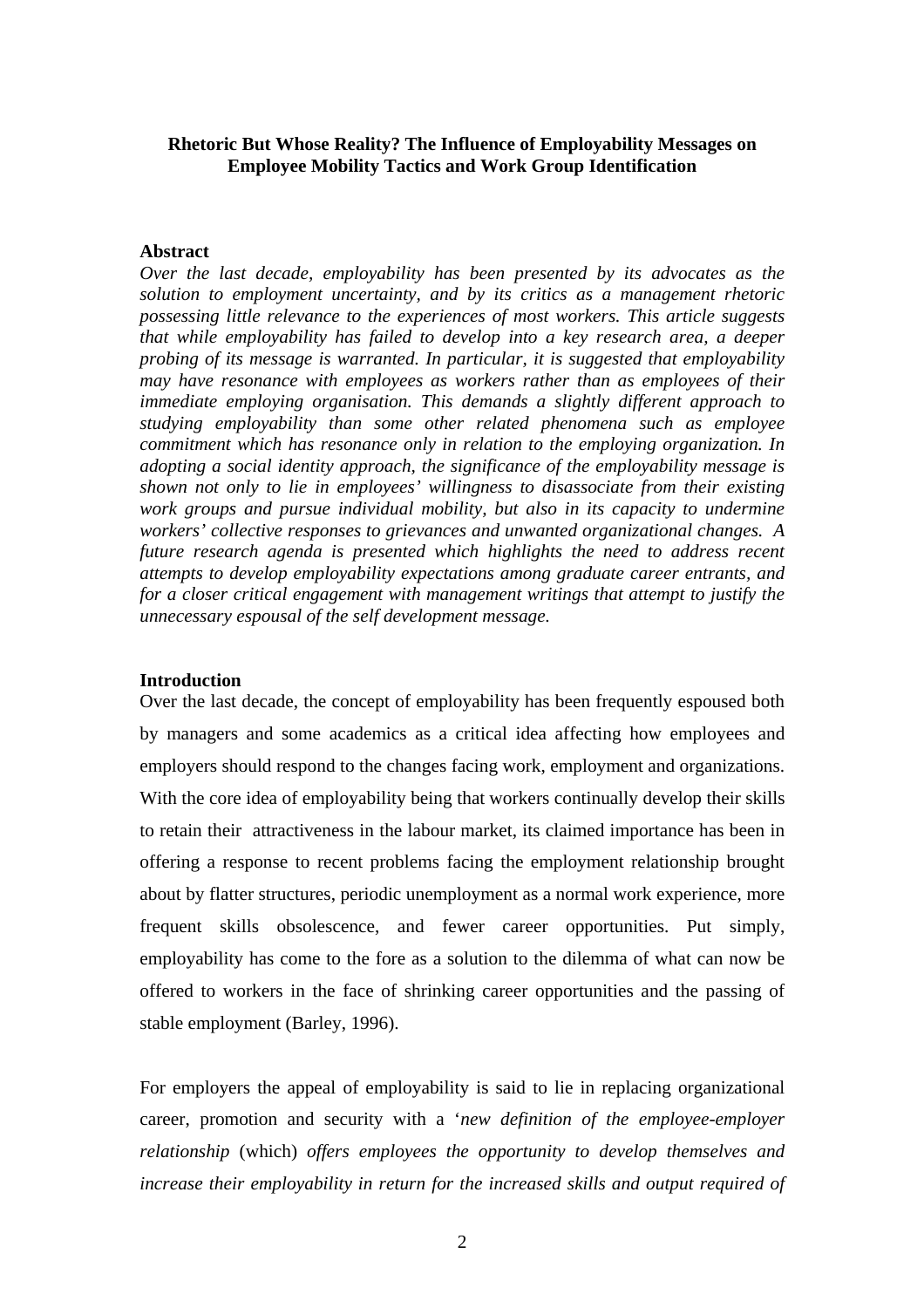*them under a flat structure'* (Holbeche, 1995: 27). Thus, if employees are to pursue varied types of employment across organizations rather than within a single organization or skill specialism, then they need to accept more responsibility than in the past for developing a portfolio of evolving skills and knowledge that is responsive to the changing labour market (Arthur and Rousseau. 1996; Dewhirst, 1991; Leadbetter, 1999). Above all, self development in a broad range of needed skill areas is seen as the remedy for 'over-specialization' and inevitable obsolescence (van der Heijden, 2002).

But for all the touting of the importance of self-developed portfolio skills by employers and academics alike, employability has neither developed as a concept that can illuminate our understanding of the employment relationship and the labour market predicaments currently facing workers, nor stimulated a programme of systematic research that examines its impact. For example, while the initiative lies with employees to develop themselves, organizations too are expected to provide the resources, experiences and context for this to happen. Yet, it is rare to find equivalent evidence of employer support for employability. On the few occasions where examples of employability practice are provided it is the same handful of organizations that tend to be cited (Guest, 2000 – e.g., Rover, Hewlett Packard; Motorola; IBM; ICL). Equally, when evidence for the support of employability is pursued elsewhere it is rarely found (Benyon et al., 2002; Guest, 2000). From a research perspective, therefore, if most organizations haven't pursued employability as a coherent set of policies and practices, then it stands to reason that there is in conventional research terms little for academics to actually investigate.

Besides concerns about how seriously organizations pursue employability, critics have also dismissed its academic treatment (Benyon et al., 2002). In being promoted as either something which has already begun to occur or the way that work and employment will be organised in the near future, advocates of employability have been accused of merely engaging in prophesy or espousing a managerialist normative agenda (Herriot and Stickland, 1996; Arnold, 1997; Knell, 2000). According to these critical accounts, employability is at most just one more hollow employer rhetoric with little relevance to the practices of most organizations and the work reality encountered by the majority of workers (Mounier, 2001; Thompson, 2003). The long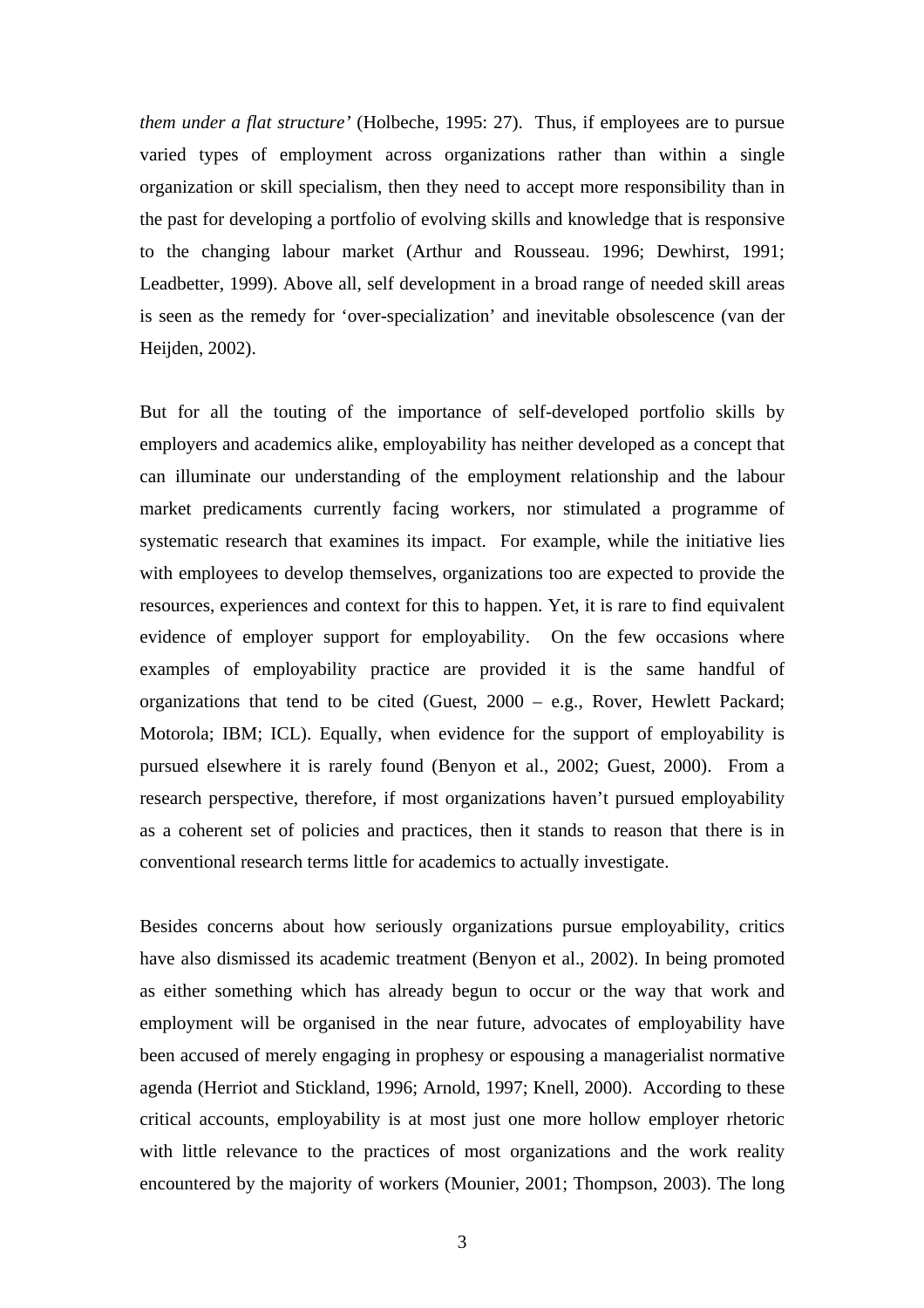and the short of it is that while employability continues to feature regularly in journal articles and textbooks on human resource management and organizational behaviour, after more than a decade it remains peripheral to the core debates taking place about the current changes and continuities affecting contemporary work and employment.

But while acknowledging many of these deficiencies, this article argues that the place of employability in contemporary employment is still to be determined because of an insufficient examination of how its message is received and responded to by workers. In developing this argument, this paper has two main goals. The first is to suggest that a deeper probing of employability is warranted; not least in revealing its message to be quite distinct from most other contentious legitimatory approaches recently favoured by employers such as employee involvement and organizational commitment. Here we argue that the salience of employability to workers may be broader than in many other management initiatives because the employability message might dispose employees to self categorise themselves and behave as workers rather than just as members of a particular organization.

In arguing that in some situations employability ideas may raise issues for individuals as workers rather than merely as employees of a particular organization, our second objective, then, is to suggest that if we are to enhance our explanation of the meaning and effects of employability, we need to explore the process by which the content and multiple sources of its message impact on employees' social categorizations about their group membership and self definitions. In focusing on those situations where the person's identity derives from group memberships, and in its integration of social context and psychological processes, a social identity approach provides just such a framework.

Thus, in later sections of this article, we deploy a social identity approach to refine our understanding of how subordinate employees interpret and respond to the employability message. We show how reference to some of the principles of the social identity approach is particularly helpful for explaining the meanings employees attach to employability because it specifically examines the processes by which collections of individuals perceive and act towards their own and other significant groups (Bornman and Mynhardt, 1992; Turner and Oakes, 1997; O'Brien and Terry,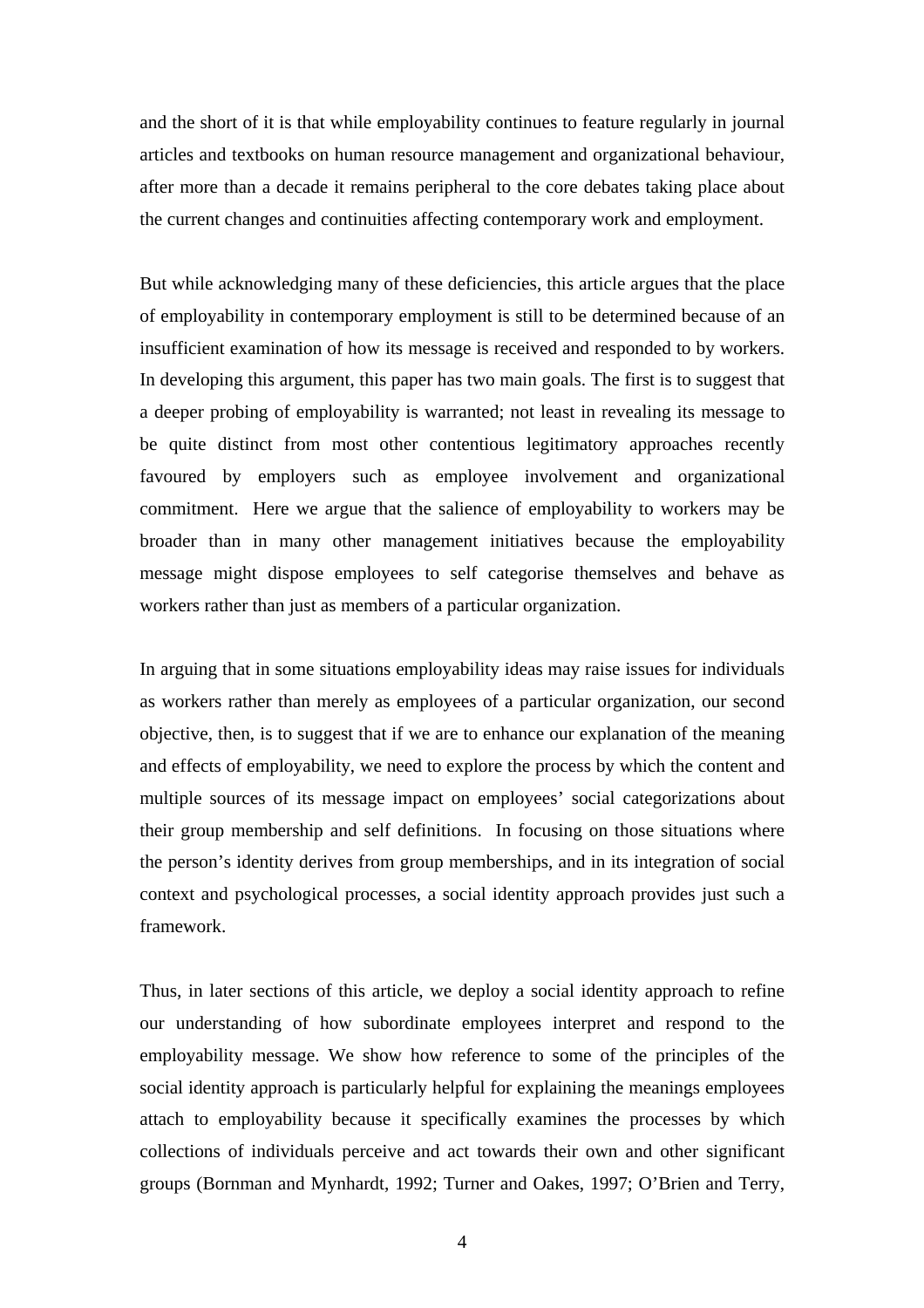1999). Social identity theory not only recognises that aspects of identity derive from the groups we belong to, but also how we set about socially categorising important memberships and pursuing self enhancement strategies. Hence, social identity's emphasis on the processes by which group members decide how far they share beliefs about their self definitions is used to explain how messages about self development impinge on employees' willingness to disassociate themselves from their existing work groups to pursue individual mobility ambitions. As a by-product of this, we also highlight the potential of the employability message to stimulate enough of a personal orientation to undermine collective responses to grievances and unwanted organizational changes.

Finally, a future research agenda is identified around two main issues: the need to recognise that the scope of the employability message has grown to encompass graduate career entrants; and the benefits from a closer critical engagement with management writing and evidence that attempts to justify the general spreading of the message of self development. We begin a detailed discussion of these issues by further exploring some of the major limitations and ambiguities that beset the conceptual definition and assumptions that have been applied to employability.

## **Defining Employability: An Exercise in Ambiguity**

The first difficulty encountered when assessing the claims for employability is that there is no agreement about its scope and content. Even among employability's strongest advocates it is possible to detect variations in its supposed purpose and significance. In one version, for example, the importance of taking steps to enhance employable skills, knowledge and experience is said to reside mainly in the capacity to alleviate workers' feelings of future insecurity (Castells, 1997; Hirsch, 1987). And so people who cultivate such skills are said to have no need to be afraid of the new setting since they are able to handle occupational transitions better than those who remain skilled in only a few things (Burt, 1992; Howard, 1995). In other versions, however, the significance of employability lies in engendering a fundamental change to the nature of what constitutes employment and career over a working lifetime, as well as in transforming the way that organizations are structured and manage their relationships with employees (Bridges, 1994; Brotherton, 1999; Kanter, 1989; Powell and Brantley, 1992). Writers here are espousing the inevitable emergence of an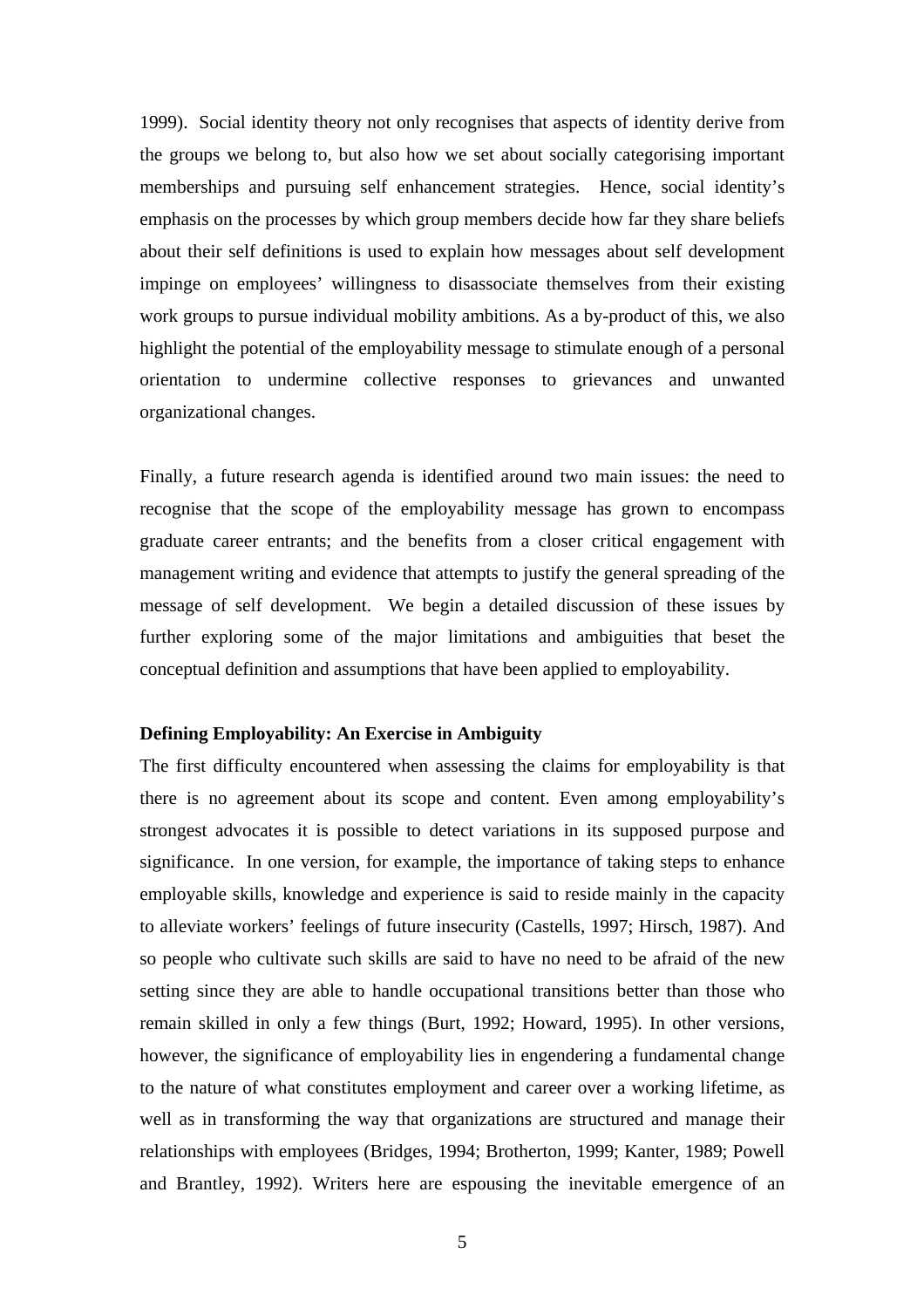employability culture that is central to how future work and employment will be resourced and managed. In particular, employees will increasingly be suppliers of services who have a market relationship with various organizations rather an employment relationship with a single employer (Watson, 2002: p.427). Kanter, (1989), for example, states: 'like it or not more and more people will find their career shaped by how they develop and market their skills and ideas'. In similar vein, Bandura (1997) argues that job rotations, promotion, transfers, geographical relocation are all characteristics of a new workplace that requires employees to develop whatever skills they lack to meet new work demands. But while presented as fact, both versions appear to be mainly reliant on a narrow range of partially supportive examples or alleged characteristics of near future work and organizations. As such, what is finally believed about the onset and role of employability really ends up a matter of personal choice.

A similar reliance on unsubstantiated claims permeates any consideration of the espoused benefits of employability. For example, van der Heijden (2001) asserts that while employees should broaden their skills portfolio in advance of their need if they are to increase their chances in the labour market, employer provision of internal horizontal moves will also provide equivalent pay offs for the organization. Thus, if employees widen their portfolio of expertise not only will they heighten their value to potential future employers, but also strengthen their current organizations. In particular, the organization will accrue added value from the sharing of specialist expertise between different functions leading to increased efficiency. Once again, while such claims for mutual benefits may be easy to make, on closer inspection they appear to hold little water. Especially problematic is the notion that internal horizontal moves automatically provide the additional capabilities needed to improve employees' chances in a future labour market.

While this assumption has always held some credence in particular occupations and specialist roles, in many other workplaces the widening of task roles could just as easily blur the distinctions that should exist between developing relevant labour market skills and the pursuit of organizational task flexibility. The fact is that widening task roles might be useful to an employee in the labour market, or it might not. A limiting factor here is that most horizontal moves are likely to be relatively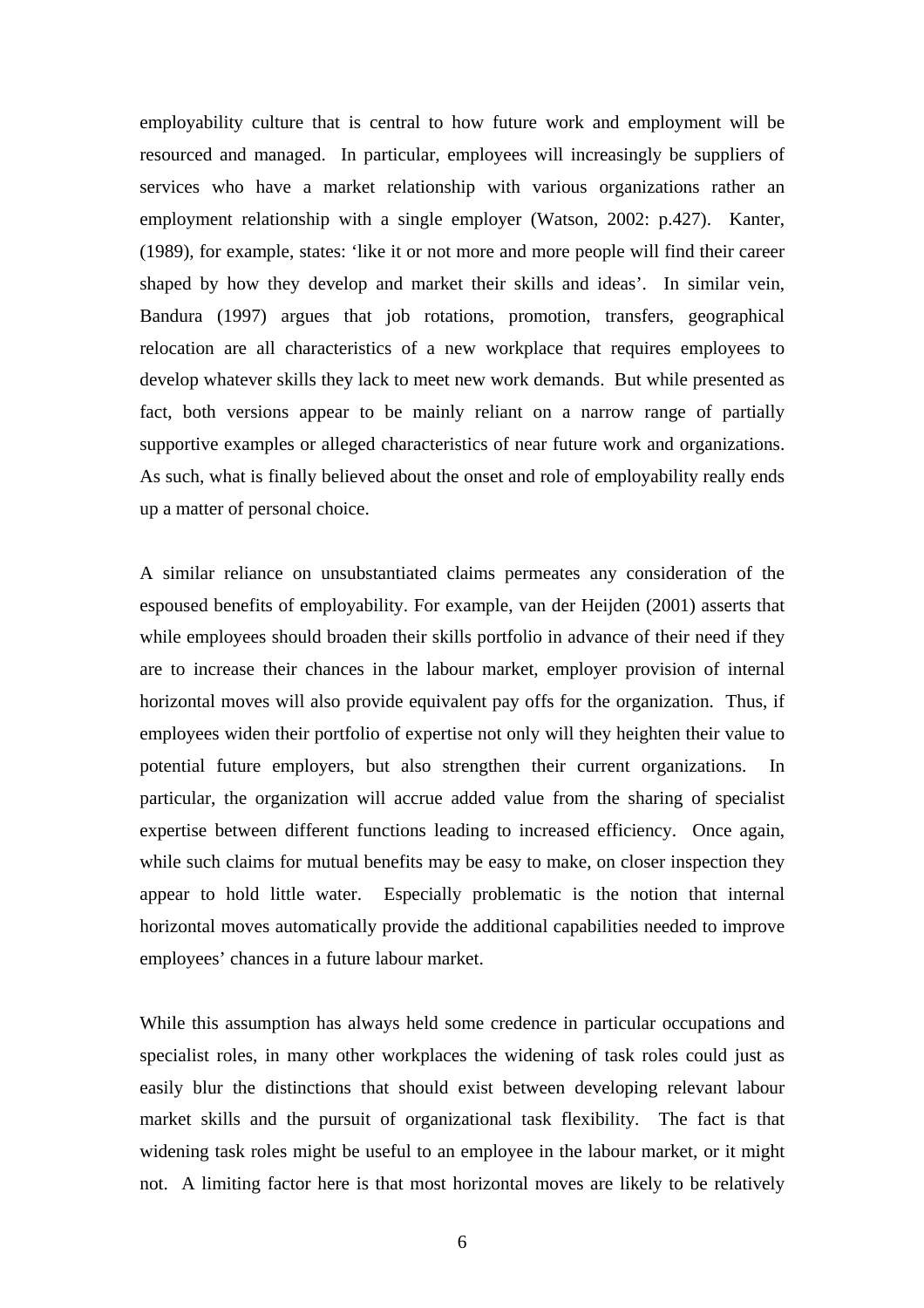modest in terms of the depth of skill enhancement offered. Managements tend to be reluctant to engage in horizontal moves that put even short-term output, productivity or customer satisfaction at risk as the employee strives to reach standard performance. It follows that the type of horizontal tasks pursued will largely be dictated by what is deemed useful to the organization, rather than on the basis of what is best for the employability of the employee. To put this in a different way, the emphasis placed on horizontal re-skilling conflates the interests of employees in maintaining their currency in the external labour market with the interest of management in maximising the organization's functional flexibility.

The suspicion that employability is mostly about gaining benefits for management is further fuelled by the absence of any consideration of the complementary changes necessary to employers' customary recruitment practices. Writers who promote the idea of employability have always restricted the supportive role of managers to one of encouraging employee-initiated development. Yet, without the adoption of more varied recruitment criteria in terms of what is believed to constitute transferable expertise and experience, it is doubtful whether experienced job seekers will be any more valued by recruiters, even when they can point to a history of self-initiated development. The truth is that external recruiters are rarely prepared to step outside of their customary narrow appointment specifications because recruitment practice is steeped in the search for particular skills gained from highly conventional linear work backgrounds. As a fact of recruitment this is well recognised by experienced employees who are often wary of widening their task roles in case they become a costly distraction from maintaining or enhancing their core skills. In recent times, this point has been supported empirically by numerous studies of teamworking. Experienced operators often perceive multi-tasking as providing quite shallow horizontal development that limit opportunities to acquire the type of evolving depth of skill necessary to gain alternative employment (Ackroyd and Proctor, 1996; Warhurst and Thompson, 1998). In this sense, horizontal development is not only focused on internal task flexibility, but also on using the development of organizationspecific skills to bind employees to the organization. From this we can see that while internal lateral moves may indirectly demonstrate an employee's adaptability, perceptions of their marketable expertise may if anything be undermined further in the employee's own eyes and those of external recruiters.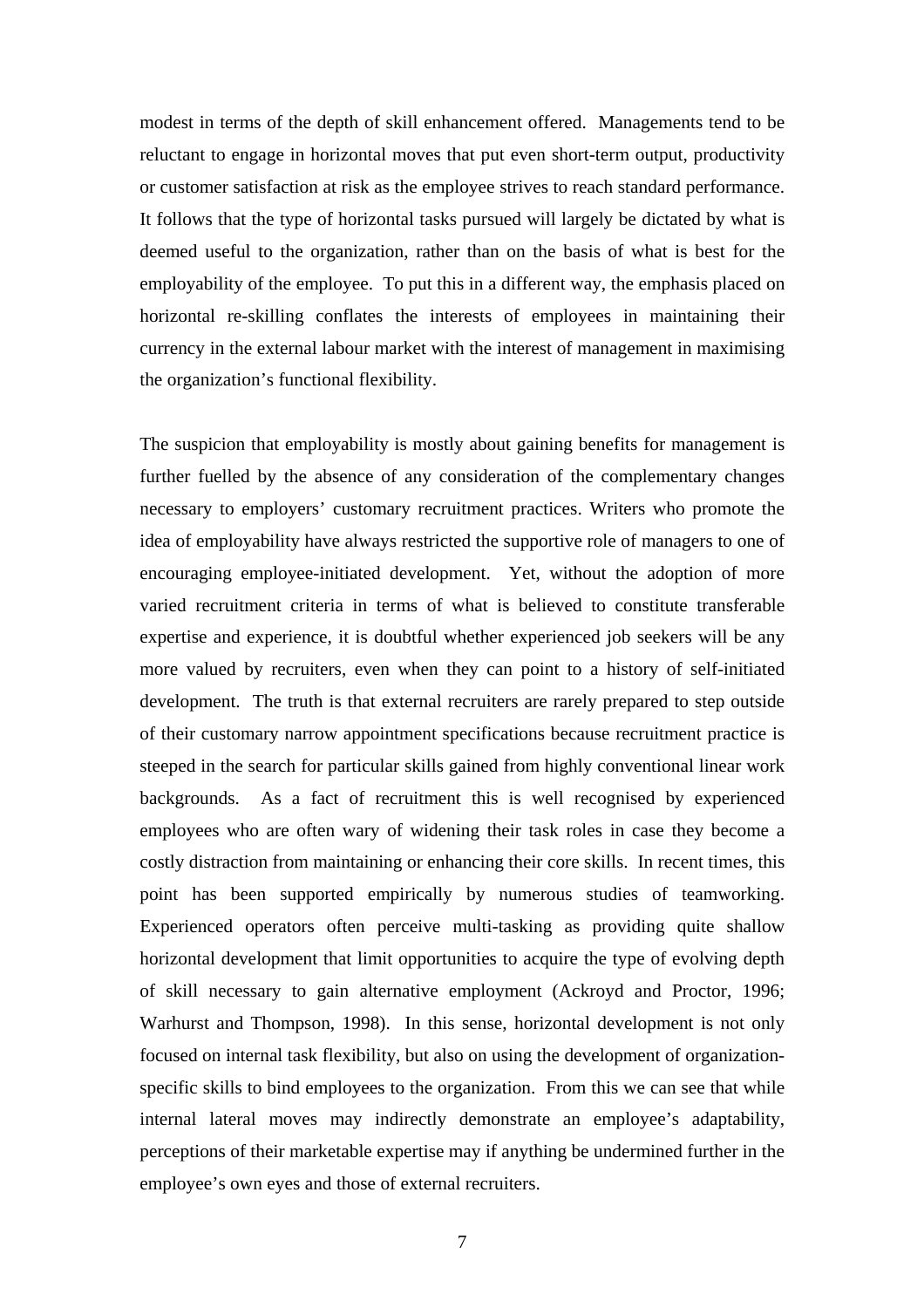In reality, then, much of what passes for self-development may actually disadvantage employees should they be forced or wish to secure alternative employment. This being so, it is difficult to be confident that learning new skills will ease external movement unless employees happen to be located in the right sector, occupation, and age group. Given a situation where most recruiters award little value to multifunctional work experience, this assumption is unlikely to hold true for the majority of employees.

Quite apart from the employability versus internal flexibility issue, a notable weakness in all the discussions about the need for employability is the difficulty of predicting with any accuracy the skills that employees need to learn. To date, not a single discussant has been prepared to specify in any detail the type of future skills that current employees should be developing; leaving aside the rather vague but commonplace calls for employees to become more commercially aware; develop business skills and knowledge; and keep abreast of developments in IT (Thompson, 2003; Warhurst and Thompson, 1998). Given this inability to specify even the demand side for near future skills, predicting precisely what additional contributions self development can make to organizational performance now or in the near future remains elusive; other than to keep employees 'settled' with their current employers. Indeed, should a radical shift to the way most organizations produce their services or products become necessary, it is difficult to envisage how such prior haphazard self development would actually enable the necessary changes to occur without major injections of new capital investment and subsequent functional training. And here, the typical role of training in the adoption of new technology as one of playing catch up rather than strategic planning is an especially telling illustration of this (Lane, 1990).

Given that the actual skills needed to bring about the realisation of employability remain unclear, it is also disquieting that its strongest advocates have felt comfortable with suggesting that all workers are now affected by the need to self develop their future employability (Bridges, 1995; Handy, 1995). As Thompson (2003) has shown, even if some key areas of highly specialised expertise require an employability ethos, its generalization to broad sections of the workforce is highly questionable beyond the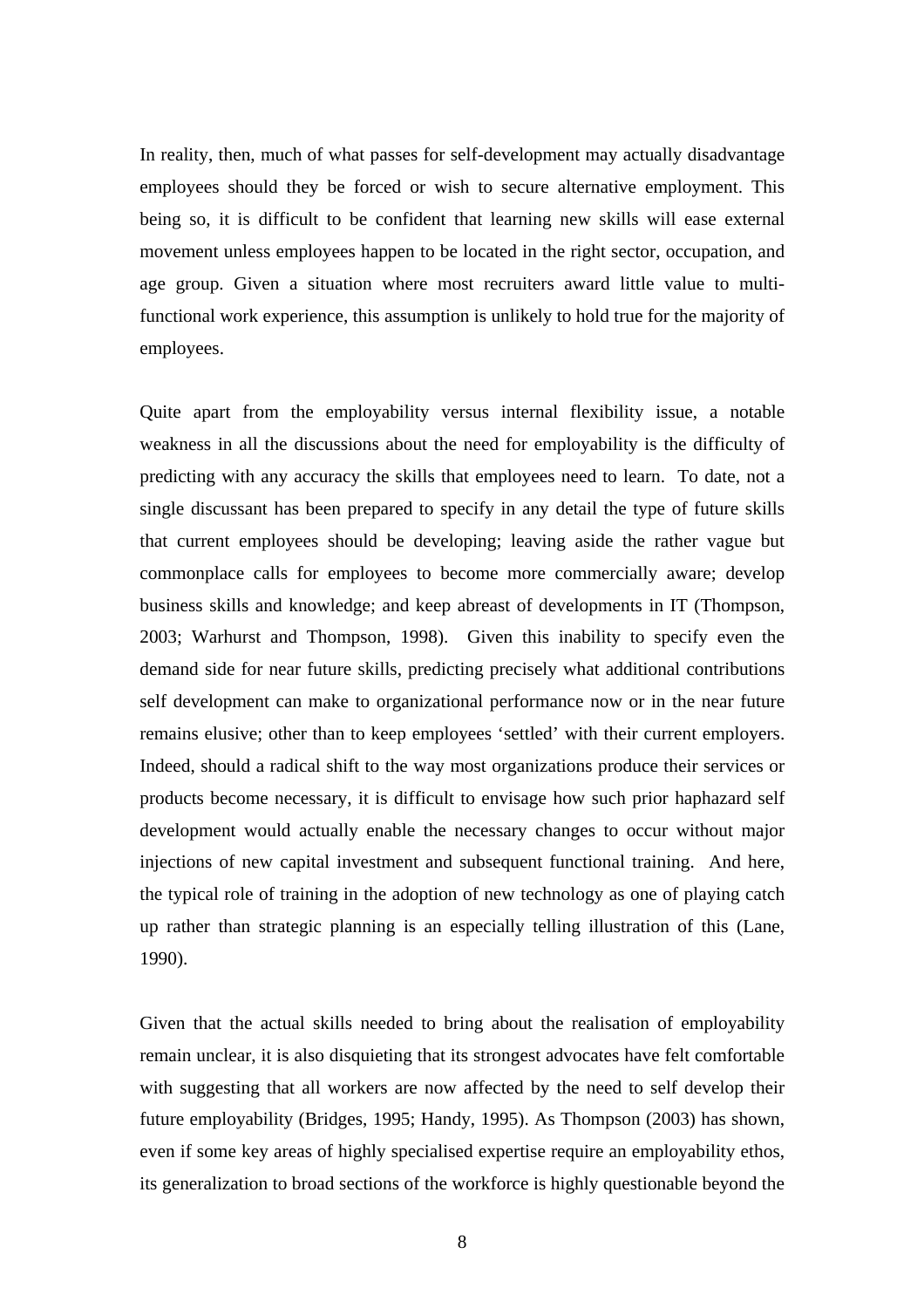gradual changes that impinge on the current use of personal computers across most occupations. Indeed, if only a small number of occupations are really affected by the need to develop an employability orientation, it stands to reason that most employers will be reluctant to help employees develop skills that are in strong demand by the external labour market. Apart from the sustained financial investment needed, training in short-supply functional and technical skills might highlight job opportunities that are preferable to workers' current employment. In this respect, it has long been apparent that one of the reasons why employers have privileged recruitment over sustained investments in training is because of the fear that trained staff will be poached by other organizations (Hendry, 1991).

Contrary to the general mobility message of employability, therefore, the continuities present in employers' recruitment and training practices suggest that managements will try to discourage their workers leaving them before the organization is ready. Because of this many of the prognostications made about employability in its widest sense fall into the categories of idle speculation and prophesy (Watson, 2002). And yet, this still leaves us with the question as to why employability has continued to be promoted as an issue affecting the majority of workers. For critical writers the answer to this question is to be found in employers' growing concerns about maintaining workforce control in an era of increased restructuring.

## **Employability as the Management of Meaning**

In critical accounts the absence of employability practice signifies that it is the normative potential of its message that represents the real appeal of self development to employers. Writers such as Keenoy and Anthony (1992) argue that, in being predicated on an assumption of ubiquitous organizational change, the promotion of employability provides employers with the opportunity to distance themselves from responsibility for any harsh outcomes that arise from decisions about restructuring, layoffs and the intensification of work. And undoubtedly, while there is no getting away from the fact that there is uncertainty in the labour market, equally the mantra of constant change can also be seen as having been talked up by employing organizations far beyond the reality of market turbulence. As Guest (2000) has noted, major changes in work and society can be interpreted as a fillip to management action, but it also provides a setting in which a 'no guarantees' work culture can be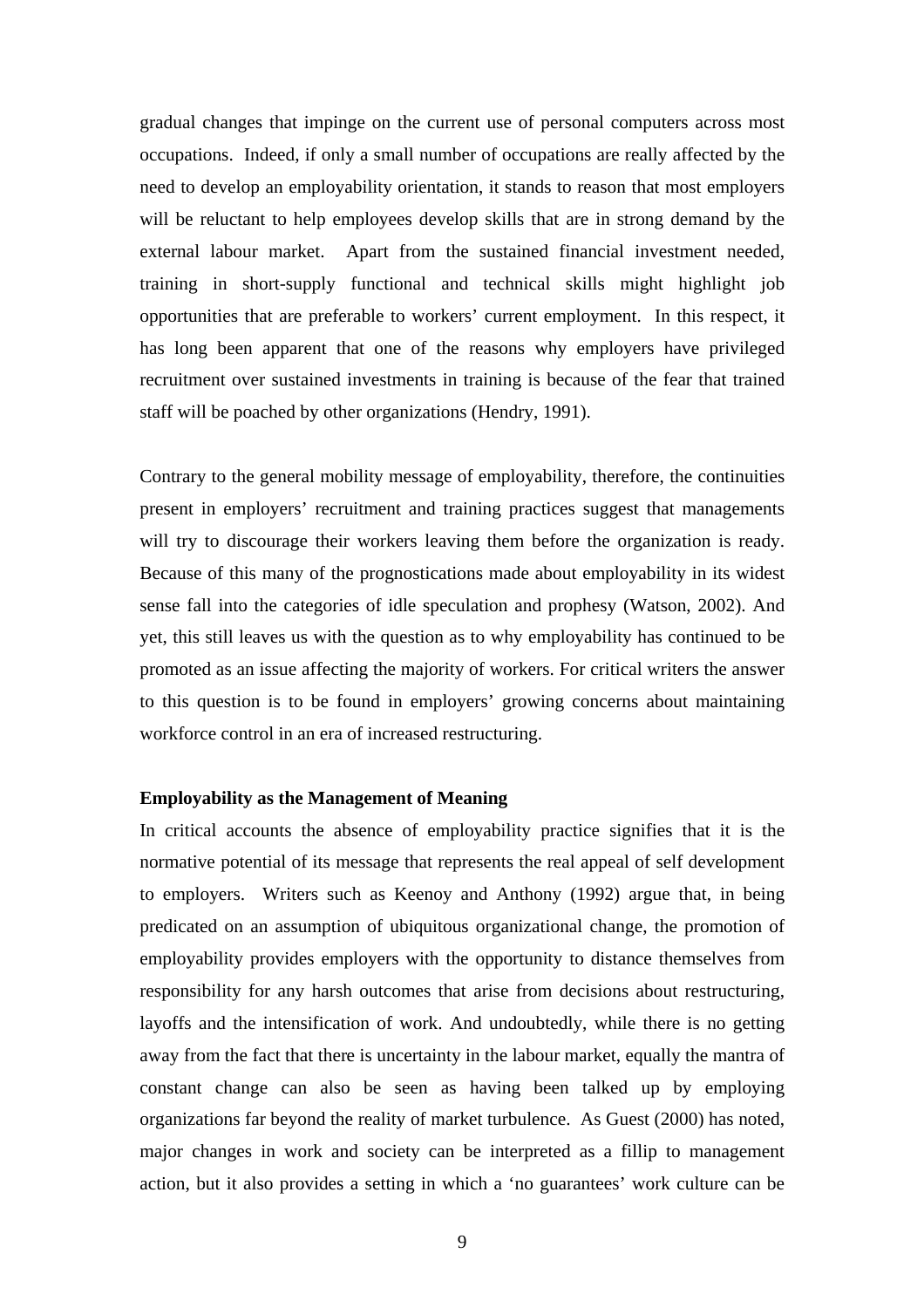espoused in ways that attempt to absolve managers from appearing to break their customary agreements with workers. In this account, if employability serves to convince people to accept responsibility for managing their own futures, its practical purpose is much more about planning for a time when the current employer has no more use for the worker, than the other way round.

In a wider sense, however, employers' preoccupation with employability is illustrative of the agenda of neo-liberalism. Neo-liberalism has come to be associated with the idea of free market capitalism, deregulation and the rolling back of the state (Stiglitz, 2002). Yet if we move away from the idea that neo-liberalism is purely about markets, neo-liberalism also can be seen as a form of social regulation based on a set of arguments about social and personal conduct which reinforces state and private enterprise's power and sovereignty. People are told to take charge of their own wellbeing and make rational decisions to avoid social problems like unemployment and poverty. Thus people should take on training, to learn new skills to enhance their abilities and self esteem (Joseph, 2007).

Given their longstanding neglect of training, it is ironic that employers' first attempts to pass this kind of responsibility to workers can be traced to their decision to enter the public arena in the guise of champions of self-development training. The origins of such efforts can be dated to the mid 1990s when stories began to appear in the business press and broadcasting media about how employers now regarded training as critical to their organizations' futures (see for example People Management, 1995a; Daly, 1996). Alec Daly, then Deputy Director General of the CBI and Howard Davies, a previous Deputy Governor of the Bank of England, were just two early examples among numerous employer representatives and, for that matter senior managers themselves, who started to argue publicly that lifelong training was one of the key factors in improving company competitiveness (Radio 4, 29 September 1995; Daly, 1996; Lee, 1996).

These early forays into the public arena were soon accompanied by a wave of other employer pronouncements about their more active involvement in enhancing the skills of workers. In the wake of the formation of the Management Charter Initiative, expressions of this new-found commitment could be detected in high profile projects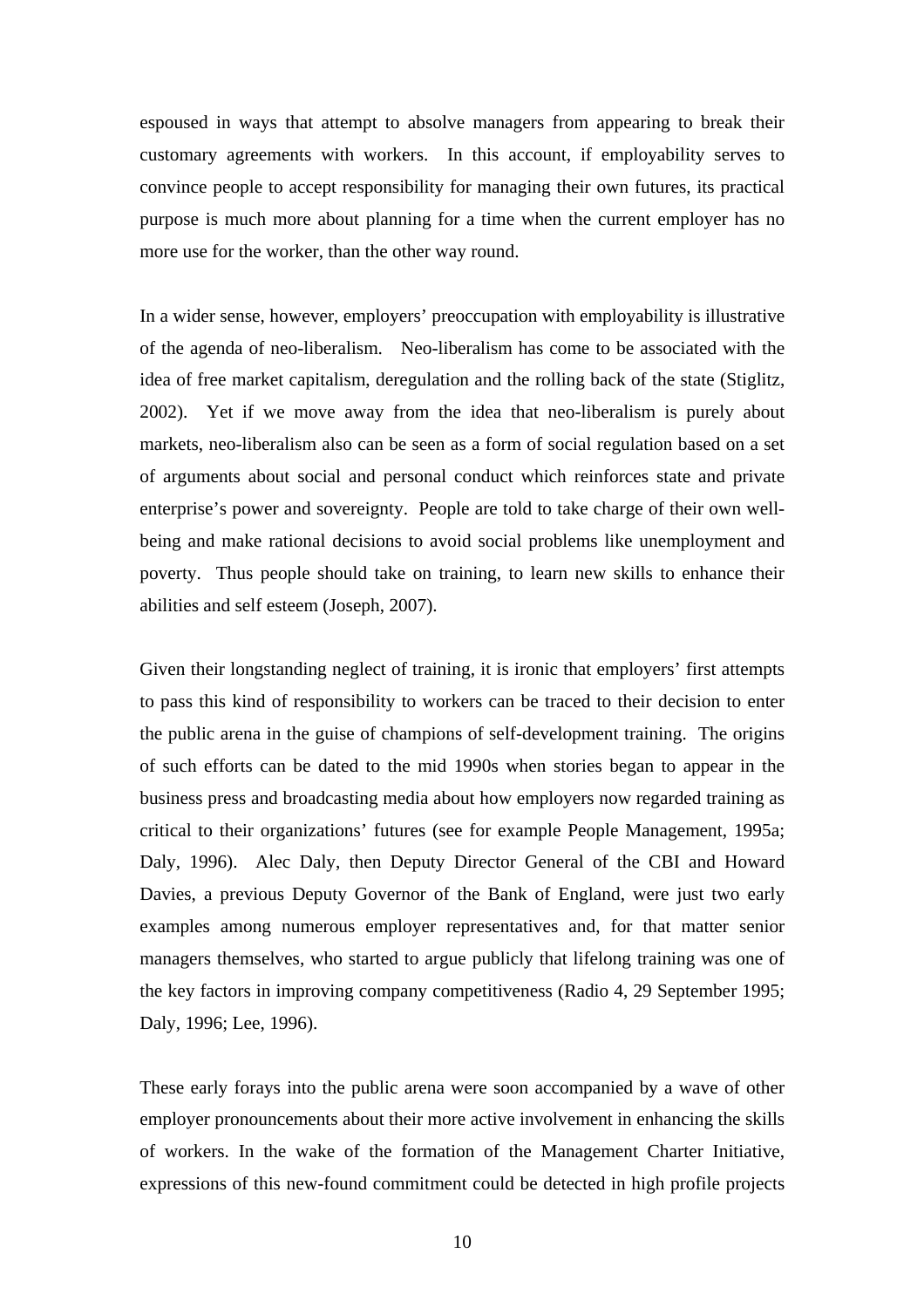as diverse as the Career Research Forum, formed by thirty-three leading private and public sector companies to examine the impact of restructuring on the shape and development of organizational careers (Guest and MacKensie-Davy, 1996), to the trend of setting up company 'universities' by, among others, Unipart, Ford, Rover and Motorola. At Unipart, for instance, much was made of the fact that the Chief Executive as well as many other directors and senior managers were now regularly involved in the development and delivery of staff training (People Management, 1995b).

Even more surprising was the fact that this enthusiasm for influencing the course of training started to become increasingly targeted outside the employing organization. Employers, so the argument went, needed to have a bigger say in shaping the curriculum not just of school-level and further education but also of undergraduate and postgraduate degree courses (Merriden, 1997). As part of industry's effort to exercise more control over higher education, the CBI began to signal that employers might even be prepared to boycott those universities which failed to improve the quality of their teaching. Failing to respond to these warnings, it was reported, might result in the emergence of more and more company universities and the provision of alternative qualifications by management training consultancies (Carvel, 1997).

But while presented as urgent and vital to business performance, such exercises then as now seemed mostly to focus on developing workers' organizational orientations, rather than on alleviating the long identified weaknesses in intermediate functional skills (Heyes and Stuart, 1994; Stevens and Walsh, 1991). And accordingly, it is here in the perceived risks to career opportunities and employment security where the rationale for employers to espouse the notion of life-long, self-development is to be found. Put simply, the idea of self development training has become more appealing to employers than most other forms of employee learning, because it allows considerable opportunity for promoting an apparent coincidence of organizational and worker interests. Two aspects of the employment relationship can be seen as particularly suitable to being shaped by employers' espousal of self-developed employability.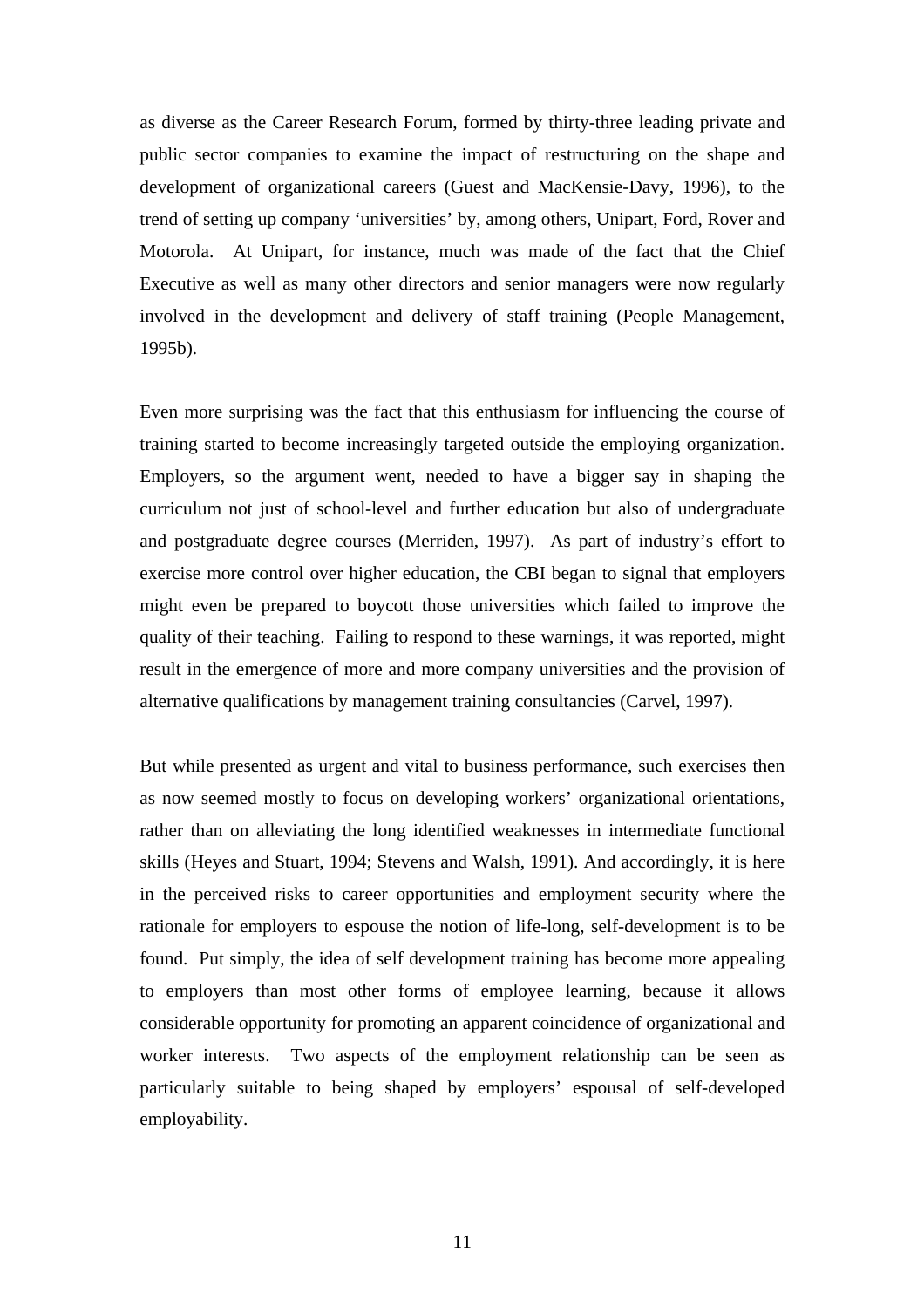In the first, the idea of partnership has been advocated where the responsibility for upgrading the skills of workers is shared both by the employee and the employer(e.g., Guest and Mackenzie-Davy, 1996). The following comments from the training manager of Vauxhall Motors are illustrative of how the new philosophy of partnership has been espoused:

*We want to be sure people understand there are less opportunities for progression and promotion, and that qualifications alone do not guarantee advancement. We also*  like to be sure a range of options are explored and that people are aware of what *learning is right for them, and what level of learning is appropriate. Second, we are helping people develop the skills of self-guidance, so in the future they can evaluate training and other opportunities for themselves.* 

(Gill Parsons, Training Manager, Vauxhall Motors - from Parsons and Stickland, 1996: 601)

Secondly, self development has become a critical element in employers' attempts to legitimise what managers now like to refer to as the 'new' psychological contract. The so-called 'new' psychological contract differs from the established concept propounded by Argyris (1960) and MacNeil (1985), in that it refers to a managerialist version of the employment relationship which is not only normative but also one which eschews many of the essential features of contracting such as mutuality, reciprocity, voluntariness, paid for promises, and notions of breach and violation for non-fulfilment of obligations under the agreement (Rousseau, 1995; Hallier and James, 1997). As with so many other HRM ideas, the 'new' psychological contract is far more potent as a mechanism for managing meaning than as a viable technique or practice. Its real purpose is to balance the unequal exchanges that characterise employers' unilateral withdrawal of careers and security with their pursuit of employee commitment.

In this balancing role, the espoused 'newness' of the new psychological contract can provide employers with a useful rhetorical device for legitimizing what they perceive as necessary changes to the terms and conditions of large sections of the employed population. Labelling it the 'new' psychological contract enables management actions to acquire something of a quasi-academic status and also in a curious way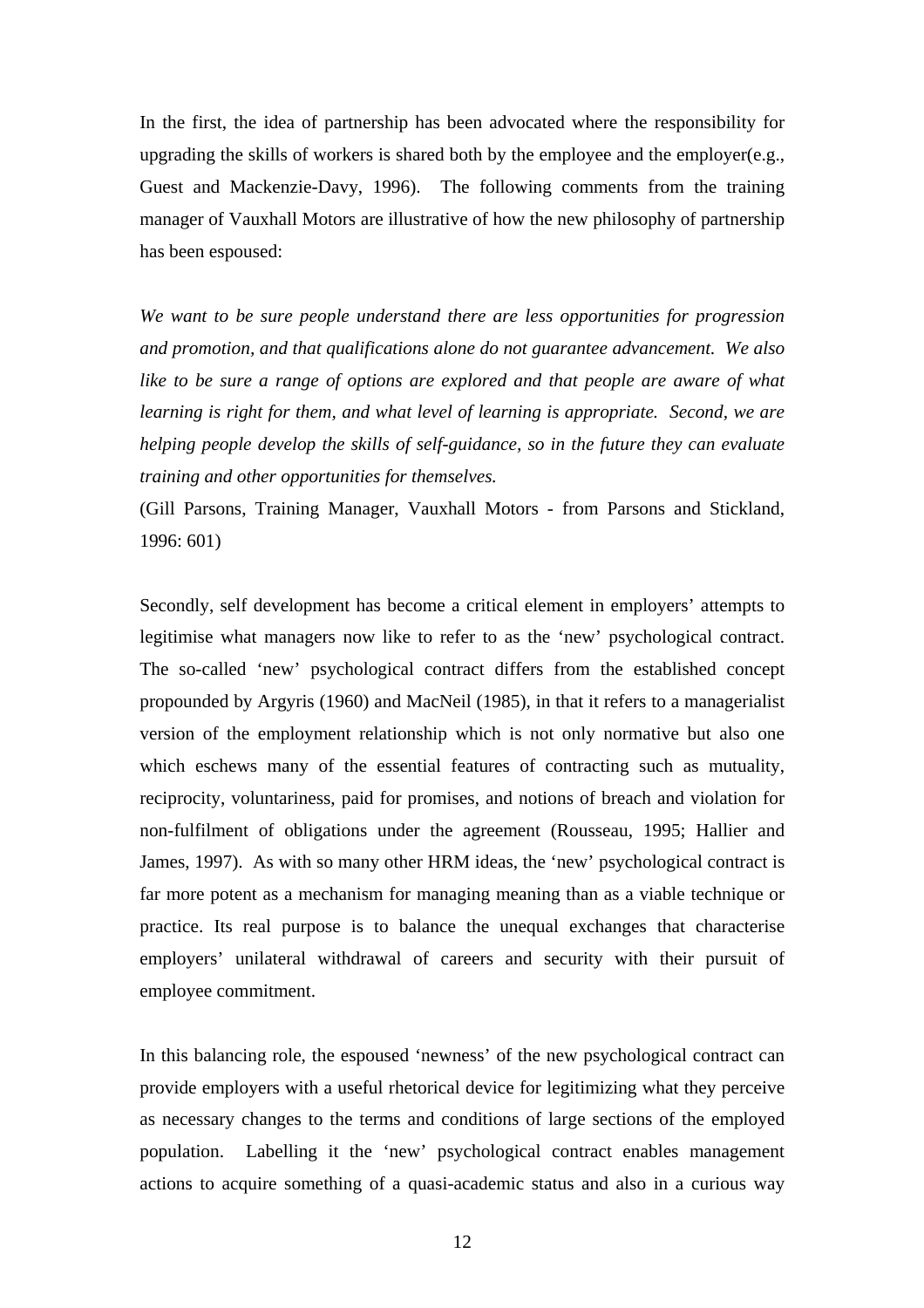implies that the changes in question are both inevitable and have already occurred. The term 'new', thus, becomes crucial to deflecting worker objections to unilateral change since it is more difficult to resist the reasonableness and actuality of something which is both the shape of things to come and has purportedly already come about. Part of the purpose of this temporal manipulation, therefore, has been to show that objections are not just pointless but also misguided.

As part of the attempt to legitimate this new psychological contract, the role played by employability is more one of convincing employees to accept the outcomes to terms, conditions and security of this new climate than genuinely to enhance the marketability and security of workers in general. With the focus on developing organizational and work attitudes, rather than on making up the shortfall in intermediate functional skills, the rhetoric of employability serves to maintain the appearance of continuity in employers' fulfilment of contractual obligations in the face of any withdrawal of longstanding employee benefits. Above all, if the aim is to divorce employers from central responsibility for declines in job security and career opportunities, and to place them upon individual workers, then the notion of selfdevelopment training becomes critical to achieving this balancing act by appearing to make employees more employable in the open market.

The outcome of these different initiatives, then, is that as workers we are being told to become more enterprising people and more responsible beings. Within employers' applications of neo-liberalism in the labour market the employee's exercise of freedom takes the form of the behaviour of a seller of skills expected to follow the competitive rules of conduct. Under these rules of conduct workers are free to sell their labour, but just as with any other commodity the employer is also free to buy or decline to purchase. In this way, neo-liberalism helps us to understand why employability continues to be promoted through things like the ideology of individualization and personal competition; the new psychological contract; and in employers' drive to have a say in education. Essentially, these are all part of the overall agenda of re-commodifying or marketising labour power within neoliberalism.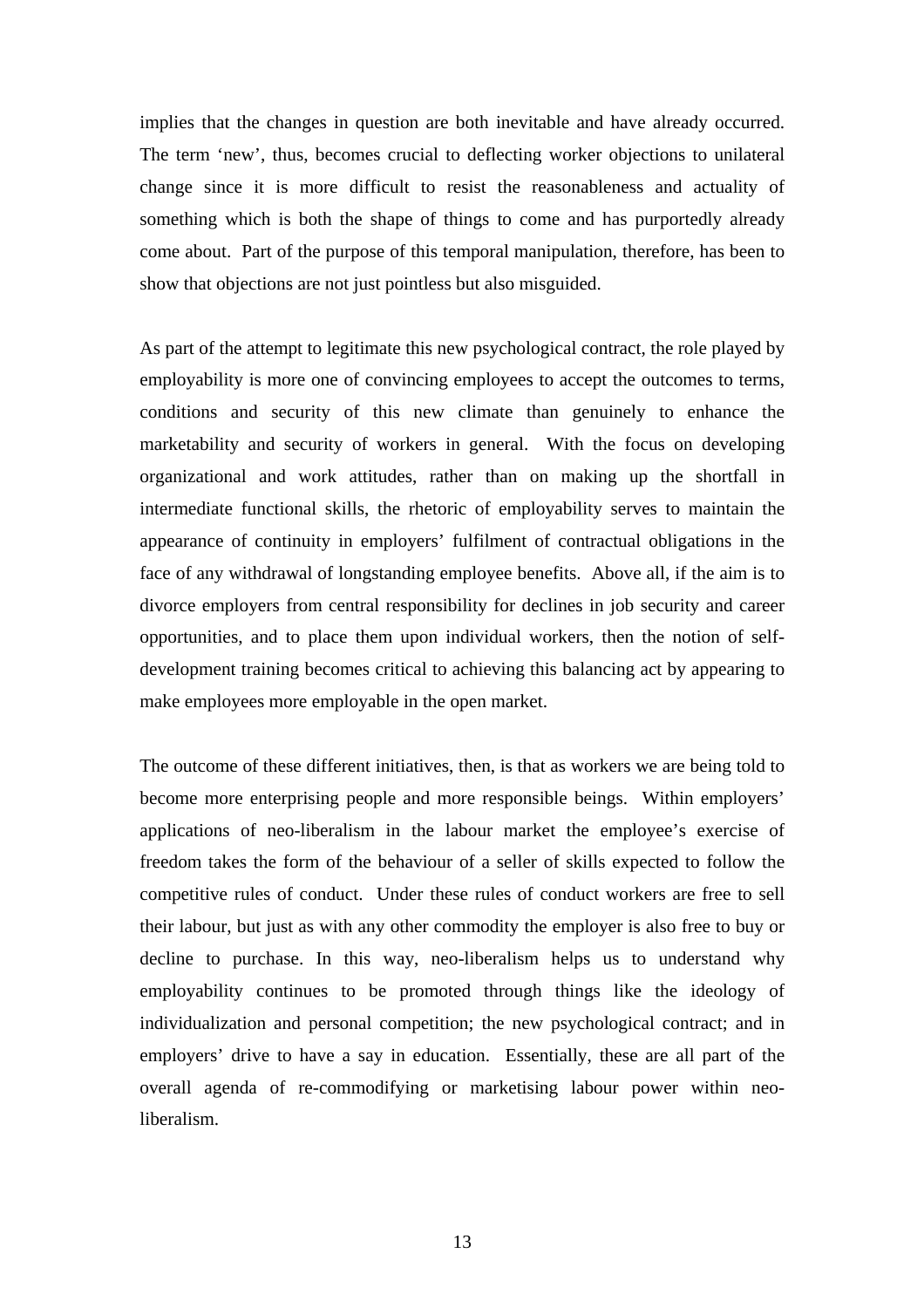But while the agenda of neo-liberalism accounts for why the espousal of employability has become so appealing to employers, we are still left with the question of whether its message has been received in the way that employers intended. And here in subsuming employability within an organizational commitment logic, the next sections suggest that the predominant rhetoric versus reality framework of analysis has stopped short of evaluating the impact of employability as a distinct message that emanates from multiple sources.

## **Rhetoric Versus Which Reality?**

As with most other employer rhetorics aimed at inspiring positive employee attitudes, critical writers have concluded that management's legitimatory intentions for employability are easily seen through by employees because of the visible gap between the espoused message and the lack of dedicated policy and practical support provided by employing organizations. Underlying much employer rhetoric has been the pursuit of organizational commitment as reflected in an array of HRM practices that attempt to orchestrate employee attachment to high performance and customersatisfaction work regimes (Legge, 2005). Yet, despite management's continued focus on the commitment issue, the consensus among critical commentators has not only been that these efforts have failed to develop substantial levels of workforce commitment, but also that employees generally have seen the contrasts between employers' messages of mutuality and the short-term, hard HRM version reality (Thompson, 2003). Far from a willingness to accept management accounts, most employees have either deployed a resigned, often sceptical compliance, or they have attempted to mimic management's own rhetorics' in order to protect their positions by appearing to be 'on side' (Collinson and Collinson, 1997; Hallier, 2004).

Because of this oft-found gap between the espousal of a unitarist employment relationship and management deeds, the essential contribution of studying management rhetorics has been to 'out' this gap between managements' soft longterm commitment messages and the short-term hard version realities that have been pursued in practice (Legge, 2005). Indeed, Thompson states the received position when saying that 'the gap between managerial words and deeds is the classic territory of critical scholarship, aided by the use of detailed workplace studies and ethnographies' (2003: 364). In effect, much of the purpose underlying the critical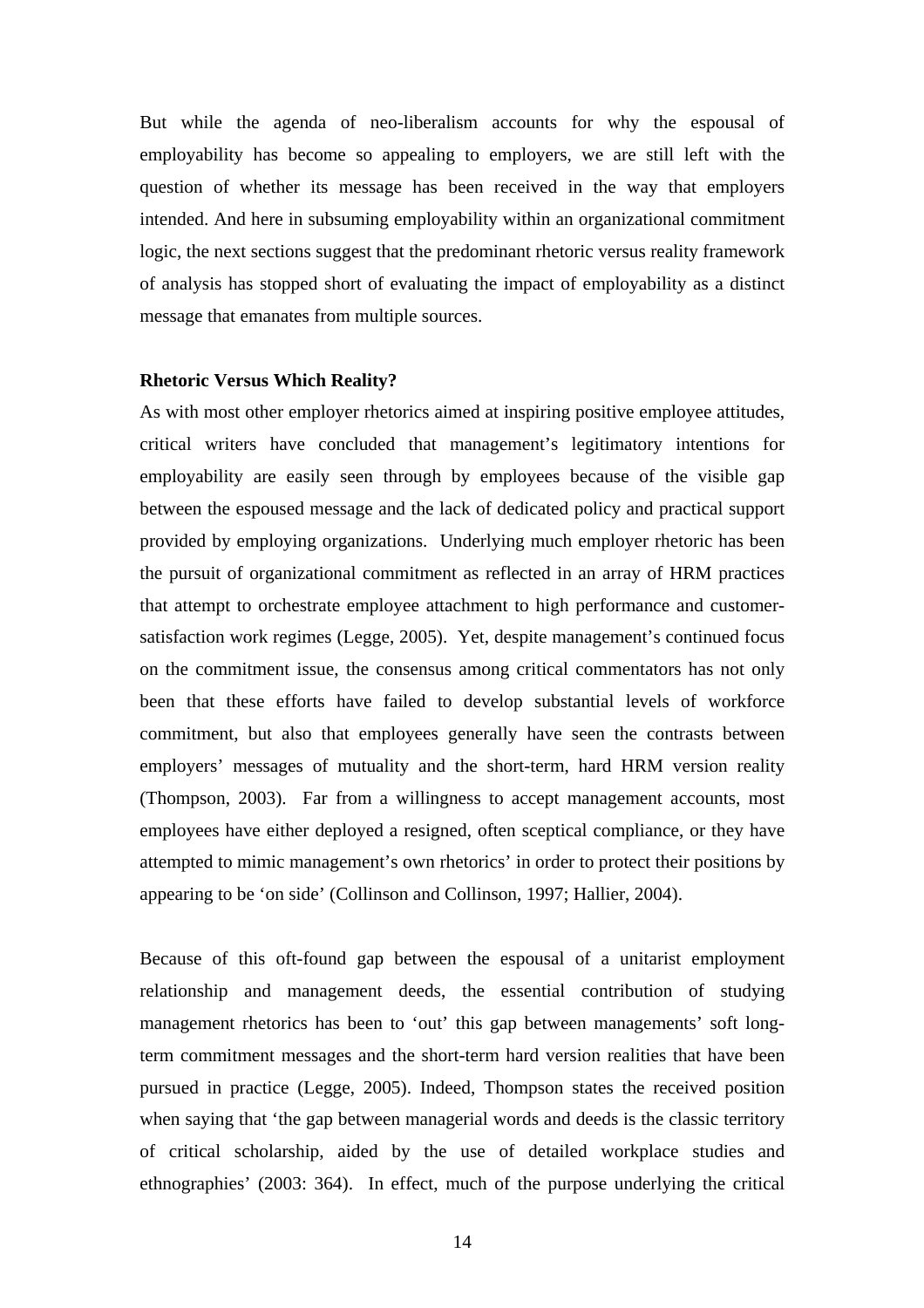study of management initiatives over the last twenty years has been to reveal the legitimatory content and aims of employee-centred ideas and practices such as high commitment HRM, flexible and quality work practices, culture, and teamworking.

Given so much evidence that employees have responded sceptically to employers' rhetorics of commitment, critical analysis has tended to cease once the gap between the rhetoric of mutuality and organizational deeds has been revealed. Unfortunately, because employability has been seen as a subordinate component of employers' wider commitment rhetoric, it too has been seen to require no further analysis since the established critique of commitment has been safely assumed to encompass the same issues raised by self development. Like commitment, therefore, any gap presented between the employability message and its practice has been seen as sufficient. In this regard, Thompson (2003) has spoken for many in dismissing the importance of employability as a largely irrelevant rhetoric when he says that the very last place to look for what has been going on in employment over the last twenty years is this very type of management writing.

This is not to say that the rhetoric versus reality approach has been unable to shed light on employers' legitimatory aims for employability. Nevertheless, if we probe the distinctions that exist between management's rhetoric of commitment and the rhetoric of employability in more depth, it is apparent that not all rhetorics are likely to operate on employee attitudes in the same way, even when there is an obvious gap between managements' statements and deeds.

## **Employability Rhetoric as Subjective Reality**

Given that employability has been largely subsumed within organizational commitment under the rhetoric versus reality framework, our exploration of their differences starts with assessing the founding rationale for the assumed impact on workers of the rhetoric of commitment. Here the assumption that employees can see through the hollowness of commitment in employer practices is predicated on several features of its message and the type of practices that employers typically pursue.

Firstly, the source of the pursuit of commitment by managers in many ways stems from their recognition that employers and employees have quite different interests;

15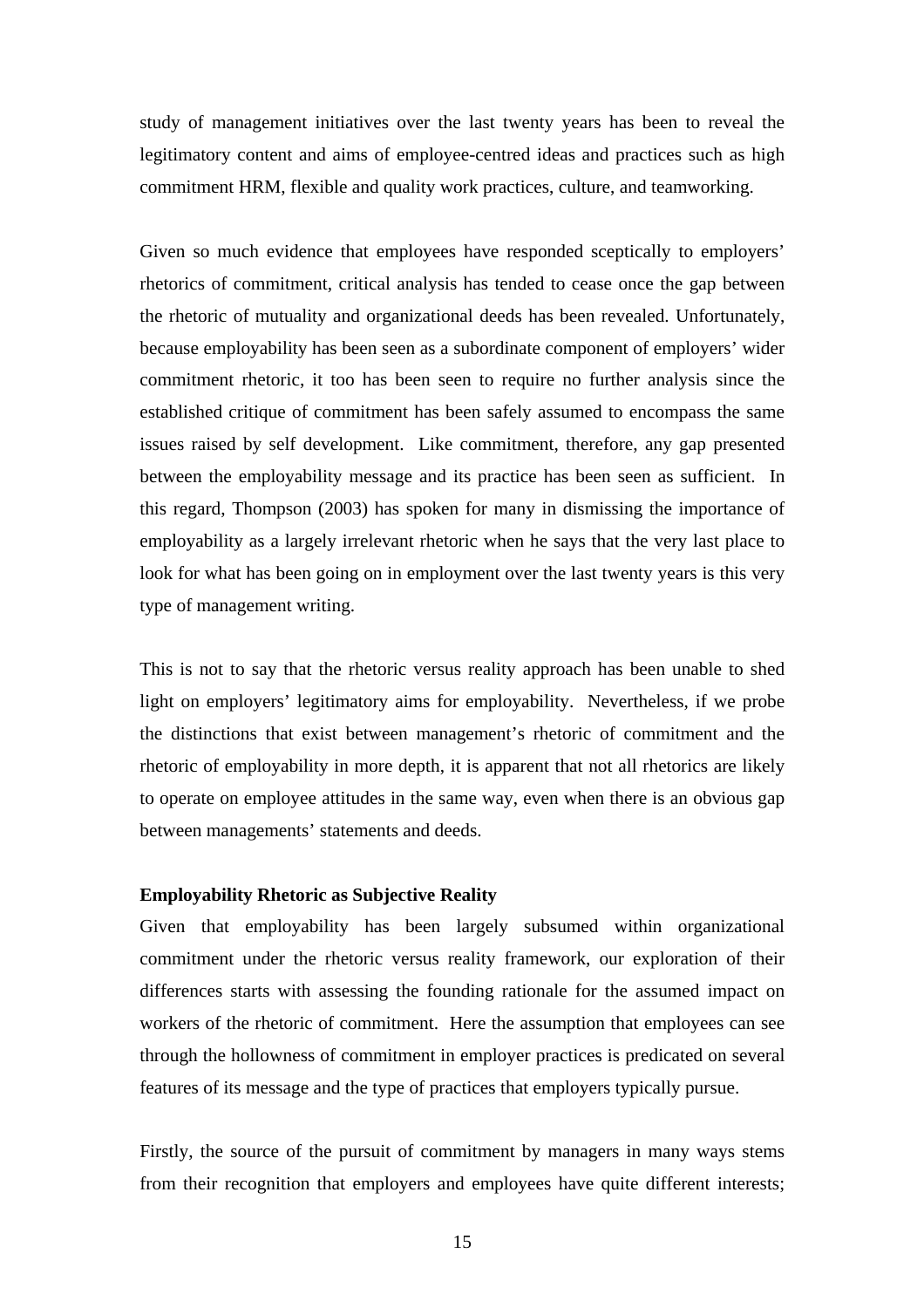which in themselves are difficult to reconcile, and also lend themselves to quite critical responses by employees where managements appear not to be fulfilling their side of the bargain. In itself, the pursuit of high commitment HRM practices such as person-centred recruitment and appraisal, culture change, and employee involvement reflects longstanding management concerns and doubts about the organizational attitudes and identification of at least some sections of employees. In large part, then, managements' explicit preoccupation with developing employee identification with the organization appears to stem from a deeply embedded distrust of workers and the accompanying problems of labour control. On the other side of this coin, an equally long tradition of 'them and us' attitudes towards managements can be found among many employees, and which accounts for employee scrutiny of any noticeable differences that surface between management's exhortations of a mutual relationship and its actions (Kelly and Kelly, 1991).

Secondly, the difficulty with securing widespread employee commitment to the organization and its management is exacerbated because the primary locus of employees' engagement and identification at work tends to be located elsewhere. Findings have long revealed that employees' primary work identification is often not to their organization at all but to their skills, work function, or member group (Marks and Collyer, 2005). And here, self categorization theory explains why organizational commitment is unlikely to be a natural focus for employee identification and the pursuit of self esteem. Put simply, employees' social identities become focused primarily at levels below the organization because they are more able to make meaningful and regular comparisons between different work groups than between different organizations. That is, in the pursuit of self esteem, work group identities allow more scope than at the organizational level for employees to stereotype judgements of their ingroup membership as in some way special, superior and distinct from others. This being so, management automatically faces an uphill struggle when pursuing organizational commitment since it represents a self-defining category which first has to be made salient for employees over preferred group levels of self categorization before it can even begin to be pursued effectively.

If we accept that organizational commitment is rarely meaningful as an overriding source of workers' self identity and esteem, then it follows that management's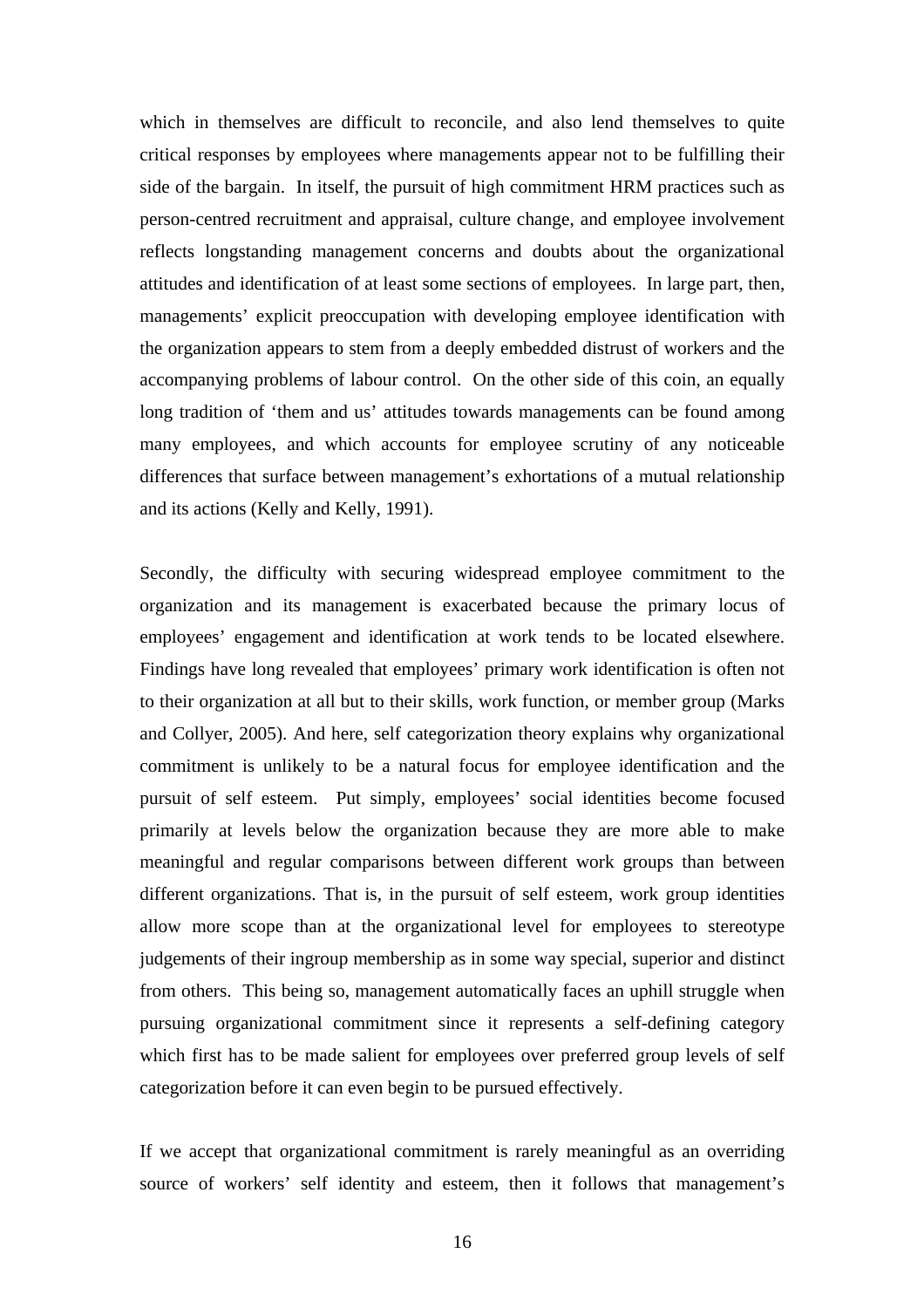attempts to generate substantial commitment to the organization will end up being critically scrutinised by workers when exhorted to see their interests and futures as compatible with those of their management. At the very least a cautious stance can be expected because employees will wish to avoid doing anything that could risk existing self-definitions. In those commonplace instances where the commitment message is characterised by a lack of consistency, therefore, it is entirely in keeping with social identity theory that studies adopting the rhetoric versus reality framework of analysis have routinely found extensive workforce scepticism.

In the wake of such findings, critical writers have largely subsumed employability within the predominant assessment of organizational commitment. We believe this is because of the frequent proximity of the delivery of these two messages. Numerous commentaries and empirical studies have drawn attention to the fact that while employers are trying to pursue commitment through employee involvement, and other HRM-related employee-centred practices, they are also giving out a no guarantees employment culture which in effect says that jobs are no longer for life. The reason why employability and commitment have become so linked in critical accounts, then, is the fact that they appear to embody the two sides of a single but contradictory management message. That is, on the one hand, employees are expected to be highly committed to what is presented as a mutual relationship, while at the same time accepting that there is less organizational opportunity and security. Put another way, employees are being exhorted to be committed to the organization but also accept that they are disposable in times of crisis.

Because such contradictions are reinforced by so few examples of employability in practice, critical writers have been quick to dismiss out of hand its singular importance. Employability is assumed to be just one factor among many that contributes to the oft-found gulf between rhetoric and reality and the failure of the whole commitment approach. And so, in pairing commitment with employability, it follows that if employees can be expected to cynically withhold their commitment and identification to the organization, they will likewise reject management's message of employability.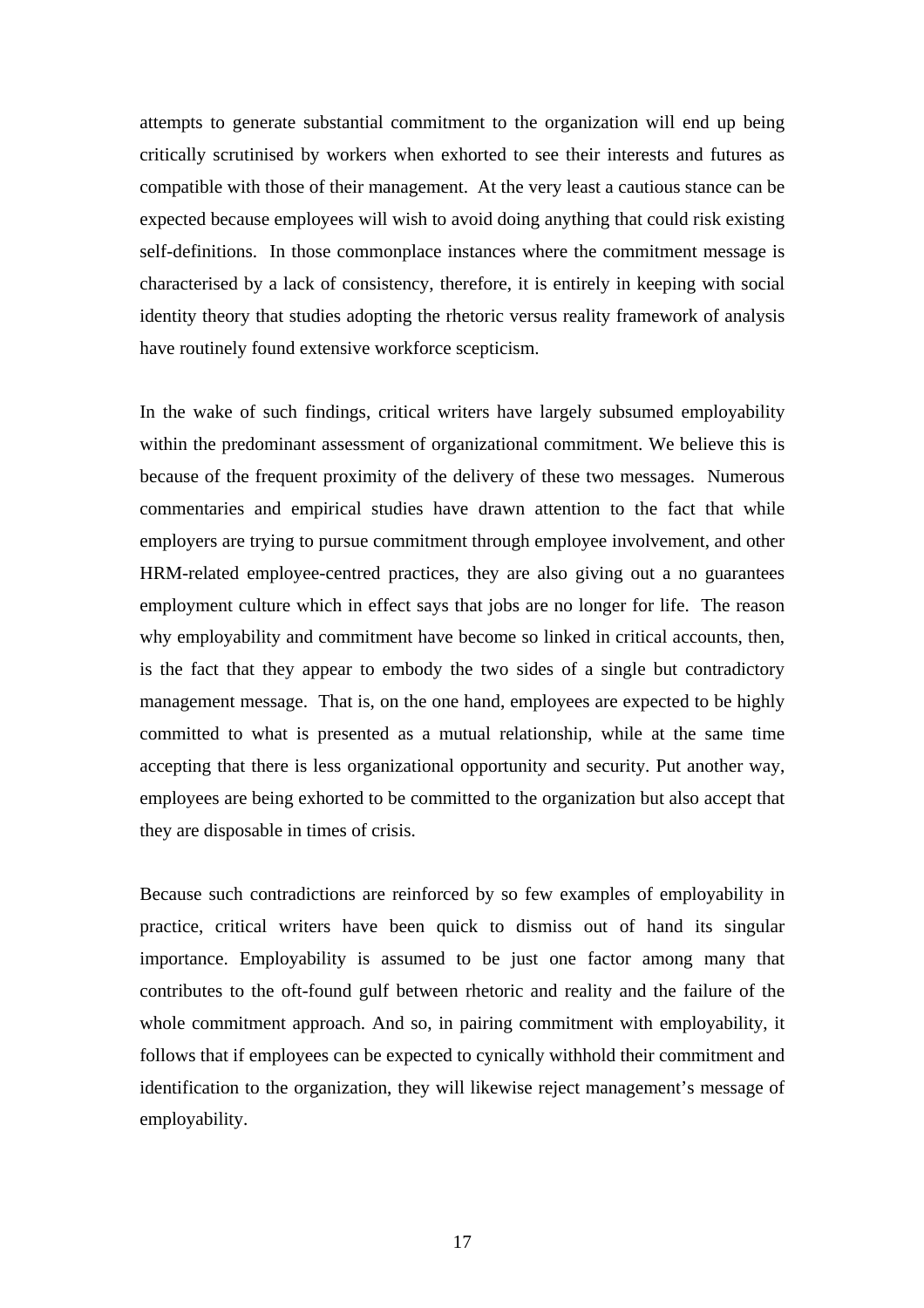But while employability may well operate at the specific organizational level to reinforce the reasons why employees withhold their commitment to their current organizations, it may also affect workers independently in terms of any perceived concerns or ambitions they hold about their wider value in the labour market. In this sense, when employees think about their personal security and advancement, issues of employability are likely to be far closer to the core concerns of some workers than is the issue of organizational commitment; especially where this is accompanied by perceived threats to workers' employment. The fact is that if we consider the workings of employability in this way, many of the core assumptions applied to it as part of the commitment rhetoric simply become less salient to how employees evaluate their personal positions and choices.

This is not to ignore the fact that any gap which appears between the rhetoric and practice of employability may certainly discourage employee commitment to the organization. Nevertheless, the nature of this form of analysis rules out the possibility that employability also might speak to workers' self definitions elsewhere. This is particularly likely to be the case when workers think about employability in terms of their personal predicaments. It is here when individuals see themselves as workers in a general sense rather than as employees of a particular organization that the salience of employability is just as likely to be assessed beyond as within the border of the current organization. Following Bruner (1957) this is because a crucial determinant of social definition is comparative fit, or the degree to which a particular social definition matches subjectively relevant features of reality in a particular setting. This feature of the social categorization process means that any given collection of social stimuli will be experienced as self defining to the extent that their differences are less than the differences between them and other possible categories (Oakes, 1987; Haslam and Turner, 1998). So for example, an economist and sociologist are more likely to see themselves as sharing the social identity of social scientist when they occupy a setting that includes other people who are non-social scientists such as engineers or computer scientists (Haslam, 2005). And so in applying this social categorization thinking to employability, we might say that while its organizational message may well yield a cynical reaction by employees in response to the empty promises of their current management, when more inclusive worker self definitions are triggered its meaning may be entirely different.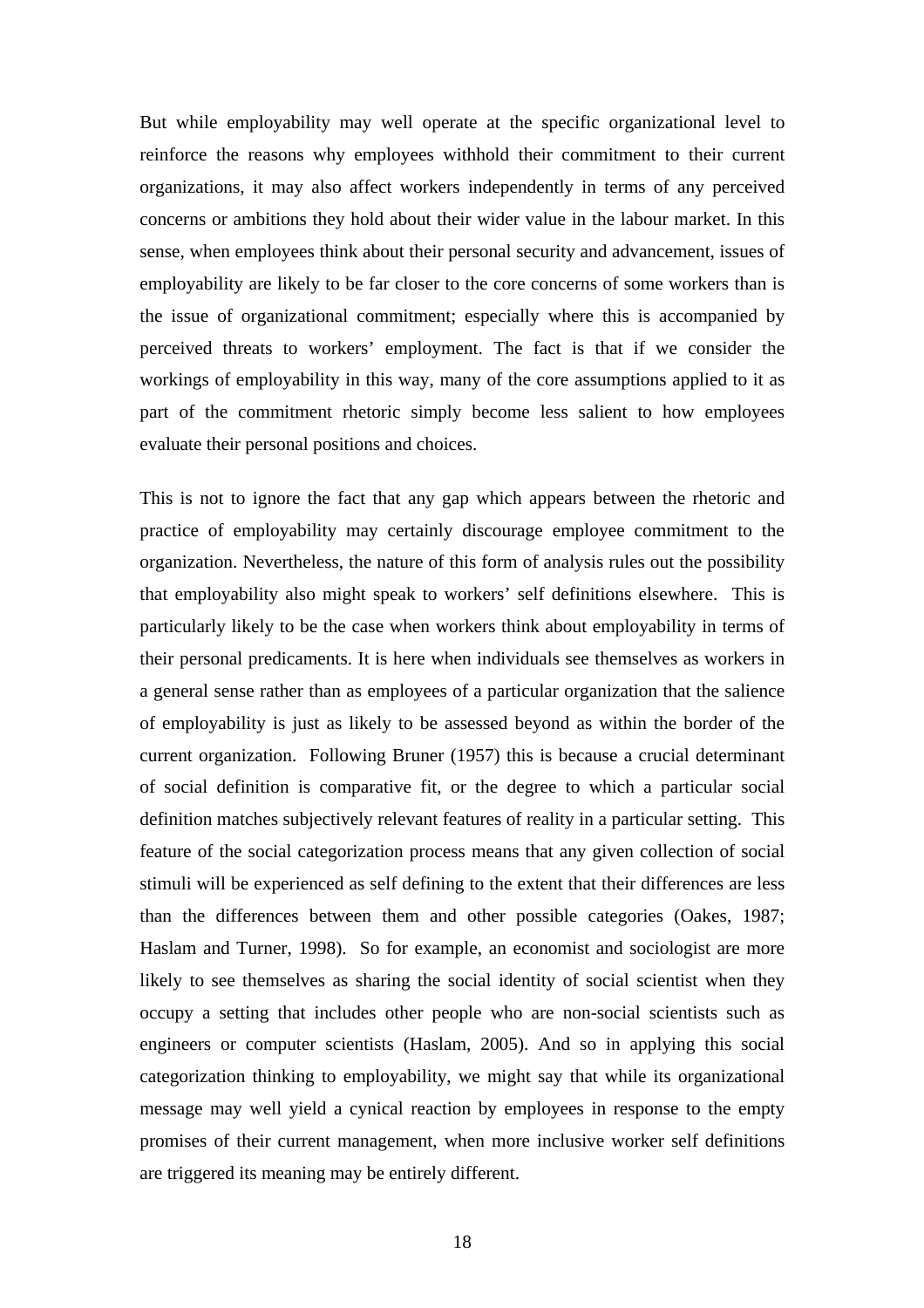Here the focus of the person's self categorization will be more directed towards protecting their status as a worker in the external labour market and less as an employee of a particular organization. In this mindset, the process of self categorization is operating at a higher and more inclusive level of self-definition where the assessment of the employability message becomes extended beyond the here and now to include its relevance to protecting opportunities for future membership across organizations. And so, unlike organizational commitment, the significance of the message in itself will not be dependent solely on the undertakings or omissions of a present employer. The result is that an employer's failure to invest in employability in any practical sense will not negate the perceived veracity and relevance of its general message in the wider employment setting.

At this more inclusive level of self definition, then, it is misleading to expect management's commitment and employability rhetorics to be always received by employees in the same way, even when there is a visible gap between management statements and deeds. This is not to argue that where employability's external message is attended, employee attitudes will necessarily endorse or commit to management or the organization. Indeed, there is widespread evidence that most workers respond in this way to management failures to implement their own rhetoric of better human resource policy, training, or service quality. Equally though, dismissing or being sceptical about management's promises and motives does not necessarily equate with a rejection of all of the substance of employability espoused by management.

This being so, our next task in understanding how employees as individuals and as members of work groups judge and respond to employability ideas, is to determine more precisely the process by which employability's wider self salience becomes triggered and received by many employees. In explaining the process by which group members' pursue self enhancement and protection, a social identity approach once more offers important insights about how management's message and treatment of employability are interpreted and acted upon.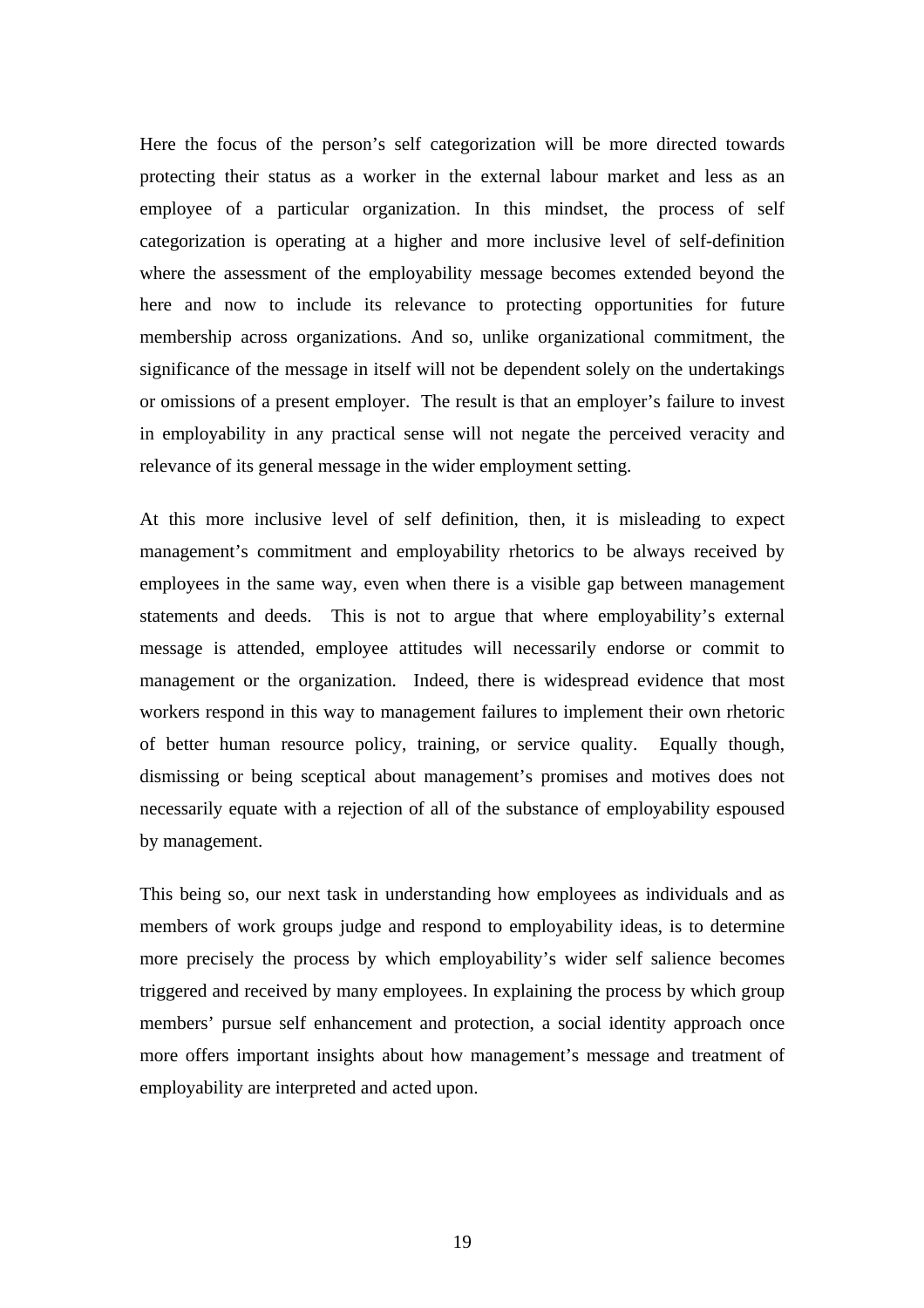## **Credible Sources of the Employability Message**

So far we have shown how the perceived relevance of the employability message to a person's position can vary according to the level of self categorization to which it is applied. Thus, when employability issues are interpreted in terms of their role in developing commitment to the current organization, they may well be dismissed by employees as irrelevant management rhetoric, whereas their salience to a person's self categorization as an insecure worker may be considerable. Even so, we might still conclude that management's credibility as a mouthpiece for employability messages might be tarnished here by a commitment emphasis and thus thwart the emergence of a 'worker' self categorization. The point is that whether or not the employability idea is awarded personal salience will not just depend on the employee's concerns about insecurity or skill obsolescence but also on how similar the communicator is perceived to be to the receiver's member group. And here studies investigating this aspect of social categorization theory have shown that it is only possible to exert influence over how others pursue a particular version of self esteem where the communicator and receiver are seen to belong to a common social membership. (Balaam and Haslam, 1998; Mackie et al., 1990; McGarty et al., 1993; 1994; Oakes et al, 1991). Only those with whom we believe we share a common self definition will be seen as credible to inform us about relevant aspects of social reality and thus reduce our uncertainty.

That said, in the same way that the principles underpinning comparative fit demonstrate that different self defining groups will become salient in different situations, so too a communicator who is seen as sharing a common social membership is rarely fixed. In this sense, employee willingness to accept ideas from management will vary according to how workers structure their social self definitions in terms of the context applying at the time. In particular, establishing comparative fit also involves reaching a judgement about how a chosen categorisation of who we are in a given moment and setting is seen to advance our interests. And so, while employees, for example, may be guarded about identifying with the current organization's entire management group, identifications with favoured management sub-groups or specific managers may still occur. Indeed, given the wide range of concerns raised by the notion of employability, there is much room for some employees, whether at low subordinate levels or among the ranks of specialists and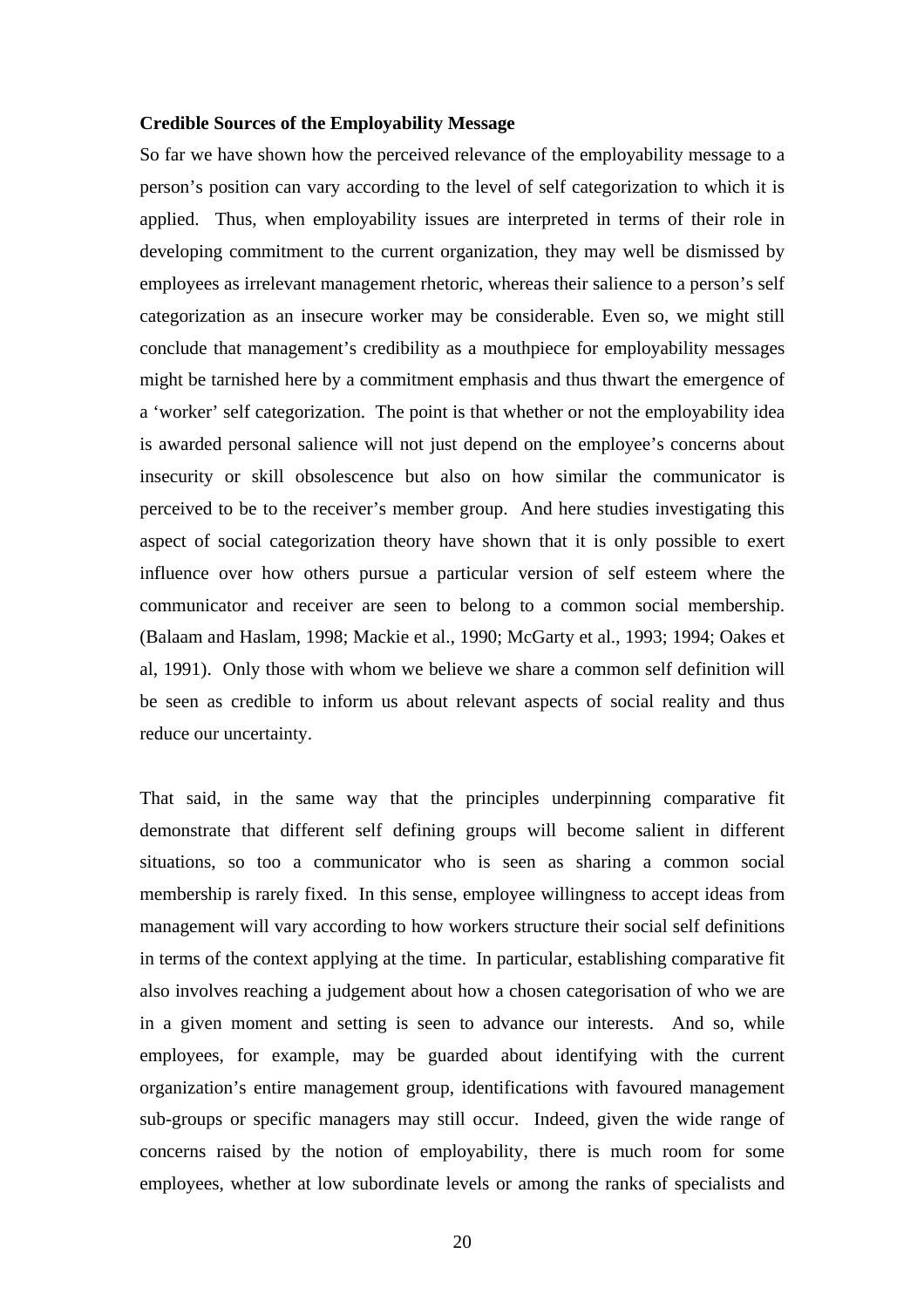professionals, to be willing to attend and even respect the views and accounts of particular managers with whom they interact regularly. Where such informal relationships develop, therefore, not all members of management will necessarily be clearly identified with the formal organizational position; nor will everything they say be tarnished with any apparent management duplicity over commitment. Thus, to see particular managers as workers may become fitting where employees believe that they share a similar employability predicament.

Our broad point then is that, even where formal commitment practices are perceived to be widely discredited, it is probably a mistake to conclude that employees will disregard all the messages espoused by every manager. Among conventional critiques of employability this point seems to have been overlooked, perhaps not least because of the tendency to lump managers together as homogenous group when they are anything but (Watson, 1994), and also because it is relatively easy to ridicule the more inflated prognostications made about the future of work and employment by promanagement writers. Here the normative messages surrounding self-development and portfolio skills constitute an easy target when critical writers make the case for employees recognising such outpourings as readily understood examples of exaggeration and phoney prophesy.

Apart from the weight given to the views of respected managers, the message of employability may be given added credence especially where it is reinforced by other credible external sources. As we have seen earlier, employability concerns tend to focus attention at a more inclusive level of categorization of the self than commitment. Unlike purely organizational rhetorics like commitment, it also follows that credible sources of the employability message may also become more diverse in terms of who is deemed to be an informed, similar member. For example, while it is not unreasonable to assume that most employees will be unfamiliar with the critical academic literature denouncing employability ideas as futuristic puffery, neither does this mean that they are automatically immune to other positive accounts that can be found in the mass consumer market for management guru wisdom that assail our attention everywhere from retail book chains to the print and broadcast media. Indeed, it seems unlikely that all workers are entirely ignorant of and resistant to these populist expressions of the employability message. And so, while Thompson (2003)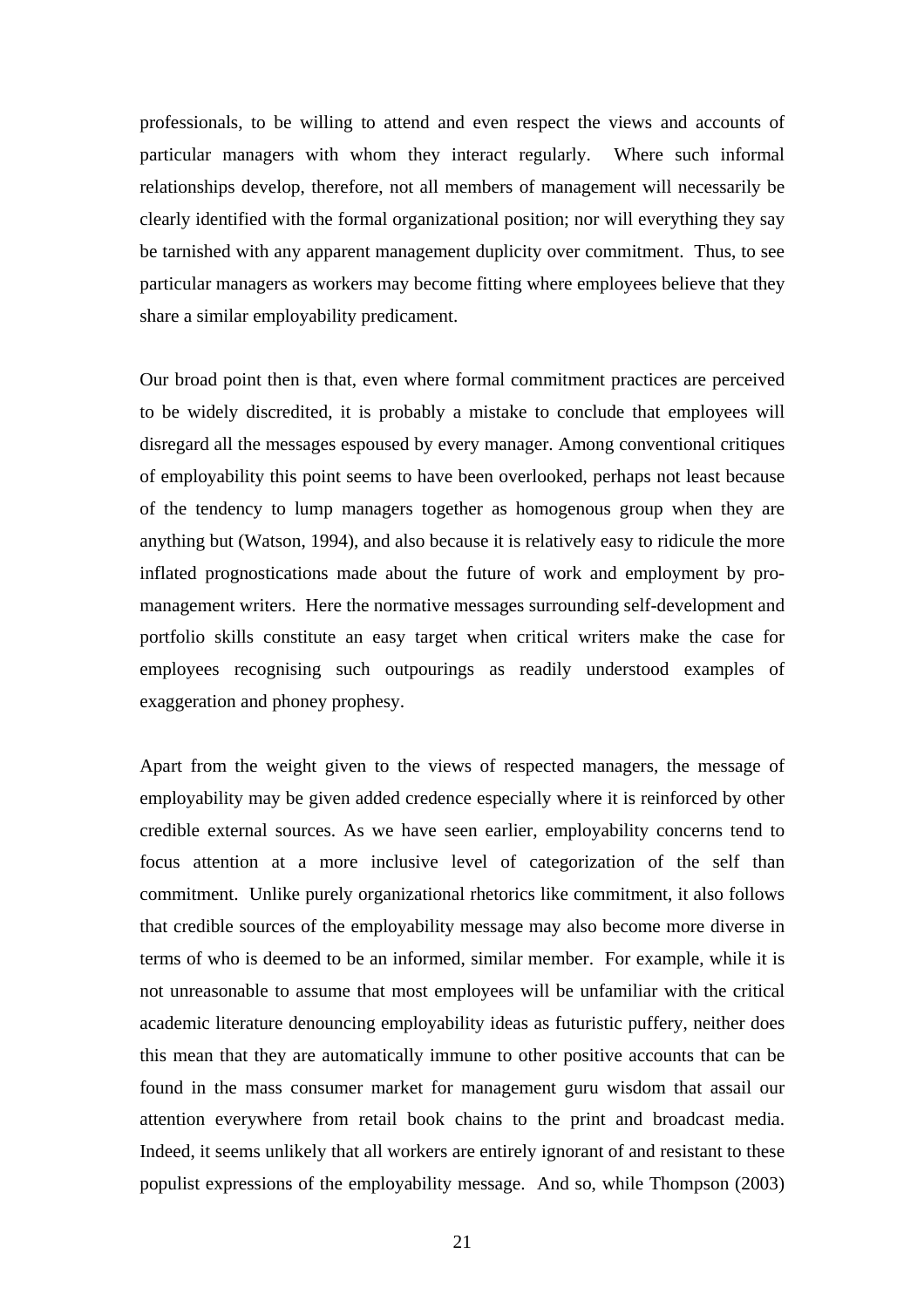is right to dismiss popular management writings as unrealistic depictions of what has been going on over the last decade or so, it is an equal misreading of another aspect of reality to conclude that their ideas cannot penetrate some of the popular psyche; not least because these are some of the very people at whom the message is directed.

An equally neglected source for reinforcing the employability message arises from employees' own observations of the different ways in which the current employment market impacts on the significant people around them. Once more, the predominant management rhetoric and reality approach in recent years has meant that the person's wider social network has all but been ignored as an important source of how the changes and continuities that now characterise the employment landscape are interpreted. Fellow workers, friends and family members are just as likely to be regarded as important sources of employee interpretation about how the employment system operates as any other. Of special importance may be co-workers who have become victims of the uncertainties that pervade the labour market. Here we are not referring purely to what is usually termed survivor syndrome, but also to the work intensification endured by those that remain and those affected by the increasing temporary and externalised nature of employment. These are all observable features of the workplace that can be personalised to people who are known and capable of reinforcing the negative reach of the employment setting in which they now have to work. And, lest we forget, the ultimate appeal of the employability message is unlikely to emanate from its negative features. Critical to the reinforcement of that aspect of the message which peddles the benefits of developing occupational mobility and marketable skills will be observations of similar people who have escaped and advanced by developing their transferability.

Yet even where the employability message is espoused or demonstrated by credible 'like-minded' actors, social identity theory suggests that it is only when employees choose to define themselves as individuals that they will be inclined to initiate actions that promote their personal identity. Consequently, the impact of employability messages on employee actions is still likely to remain negligible unless employees privilege their relevance to their personal esteem and advancement rather than to a social categorisation of themselves as a member of a work or occupational group. In this sense, the employability message can be still expected to fall on deaf ears where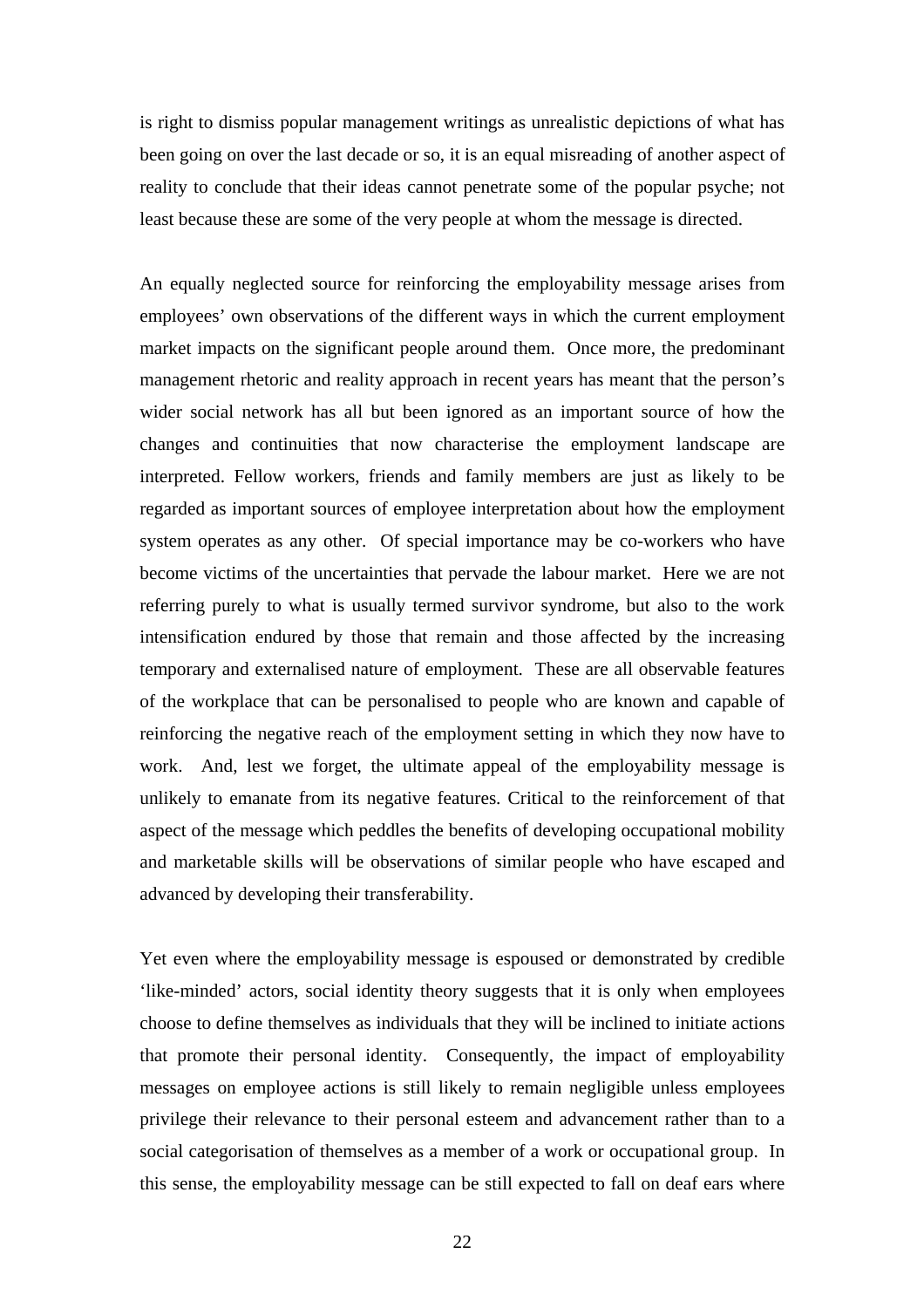workers primarily categorise themselves at a collective level because their actions will continue to be directed at promoting their social identity as members of their work group or occupation. It is only where a personal self category becomes salient that employees can be expected to pursue self enhancement through modes of behaviour that are aimed at individualised advancement or ones that downplay the importance of their existing group membership and goals. The decision either to pursue individual goals or the interests of a collective membership thus will derive from how a specific context triggers the salience of a personal or social self category. And here some of the potency of the employability message to privilege the personal self lies in the way that it not only speaks to individualised concerns, but also in the way it offers self development as a highly personalised solution to insecurity and limited advancement.

## **The Impact of Employability on Personal and Social Identity Salience**

Under a social identity perspective on employability, an emphasis on achievement, recognition, and advancement alone is seen as insufficient to trigger a personalised self focus in those who so far have identified themselves as members of their work or occupational group. Social categorization theory states that a shift to personal identity goals also relies on the person seeing their present group membership as one with relatively low status and security, as well as from believing that access to a higher status group is possible (Haslam, 2005). This being so, if the self development message is to be acted upon, it also needs to be accompanied by new beliefs that suggest that individual mobility tactics are more likely to deliver enhanced self esteem than the alternative of retaining a strong collective identification with the present group (Boen and Vanbeselaere, 2000, 2002; Terry, 2003; Terry et al., 2001). According to social identity theory one of the ways that individual mobility beliefs become predominant is for members of a lower status group to perceive differential opportunities to join to a higher status group (Smith et al., 1994).

What do these principles suggest about how employability messages might loosen existing collective ties with the group and trigger a shift towards individual mobility beliefs? Part of the way that employability concerns may be expected to draw workers towards personalising their predicaments is provided by the appearance of 'token' winners who illustrate the potential to escape low status groups and conditions. Despite widespread reductions in work conditions and standards of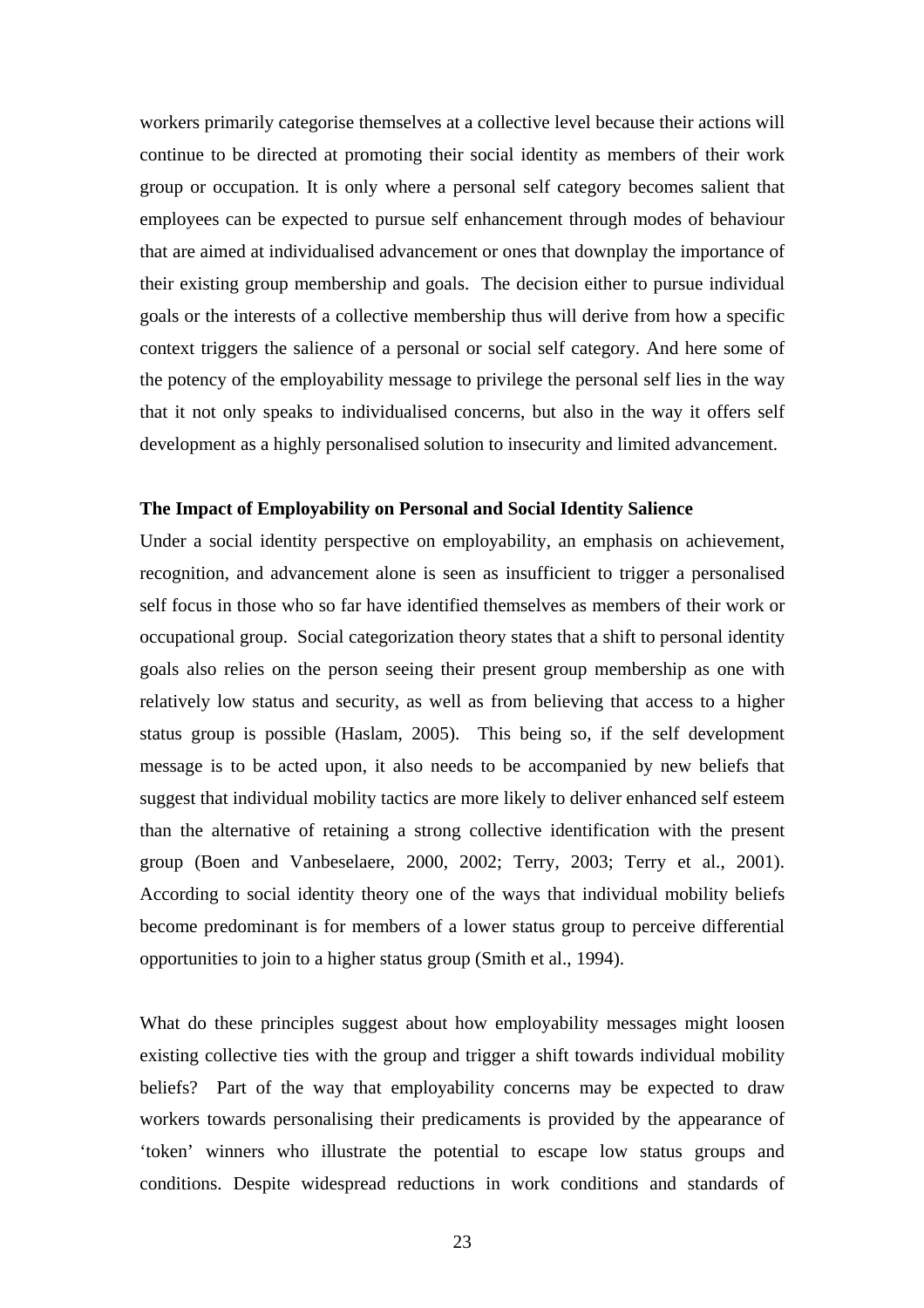treatment, there is still enough potential for some workers to become strong advocates of employability's message of individual mobility as a response to the few who appear to 'buck the general trend' and achieve self made success (Gelineau and Merenda, 1981; Wright and Taylor, 1998). The means by which these examples of personal advancement reinforce the individual mobility message of employability lies in stimulating inter-personal explanations for token winners' apparent successes. And here, the employability ethos of 'opportunity for all' provides a fitting explanation for any observable successes by encouraging key individuals to differentiate themselves from the rest of their member colleagues. In this way, the appearance of 'token winners' may be expected to encourage some subordinate workers to replace their group identification with individualistic beliefs about the available paths to security and advancement.

Nevertheless, if the importance of the employability idea were only to lie in its capacity to encourage individual mobility beliefs among a small minority of employees, then its significance would be restricted to explaining how some employees might be persuaded to endorse the portfolio career ethos. Yet, we believe that this is not its major significance. Drawing further on the principles and findings of research into tokenism, the next section reveals how the emergence of even modest instances of individual mobility may not only restrict work group identification, but also limit the potential for employees' collective resistance to grievances.

#### **The Wider Significance of the Employability Message**

According to social identity theory, any collective response is only made possible when group members are willing to depersonalise the self in favour of a collective self categorization so that the protection of esteem is seen as best pursued through the collective actions of the group. In other words, while a group's shared experience of injustice is necessary to trigger collective resistance to losses imposed by management, a sense of grievance by itself will be insufficient.

Experimental research supports this conclusion by suggesting that only a few group members are needed to endorse an ideology of individual mobility for any existing propensity for collective protest to become weakened. Studies mainly conducted by Taylor and his colleagues demonstrate how the slightest likelihood of individual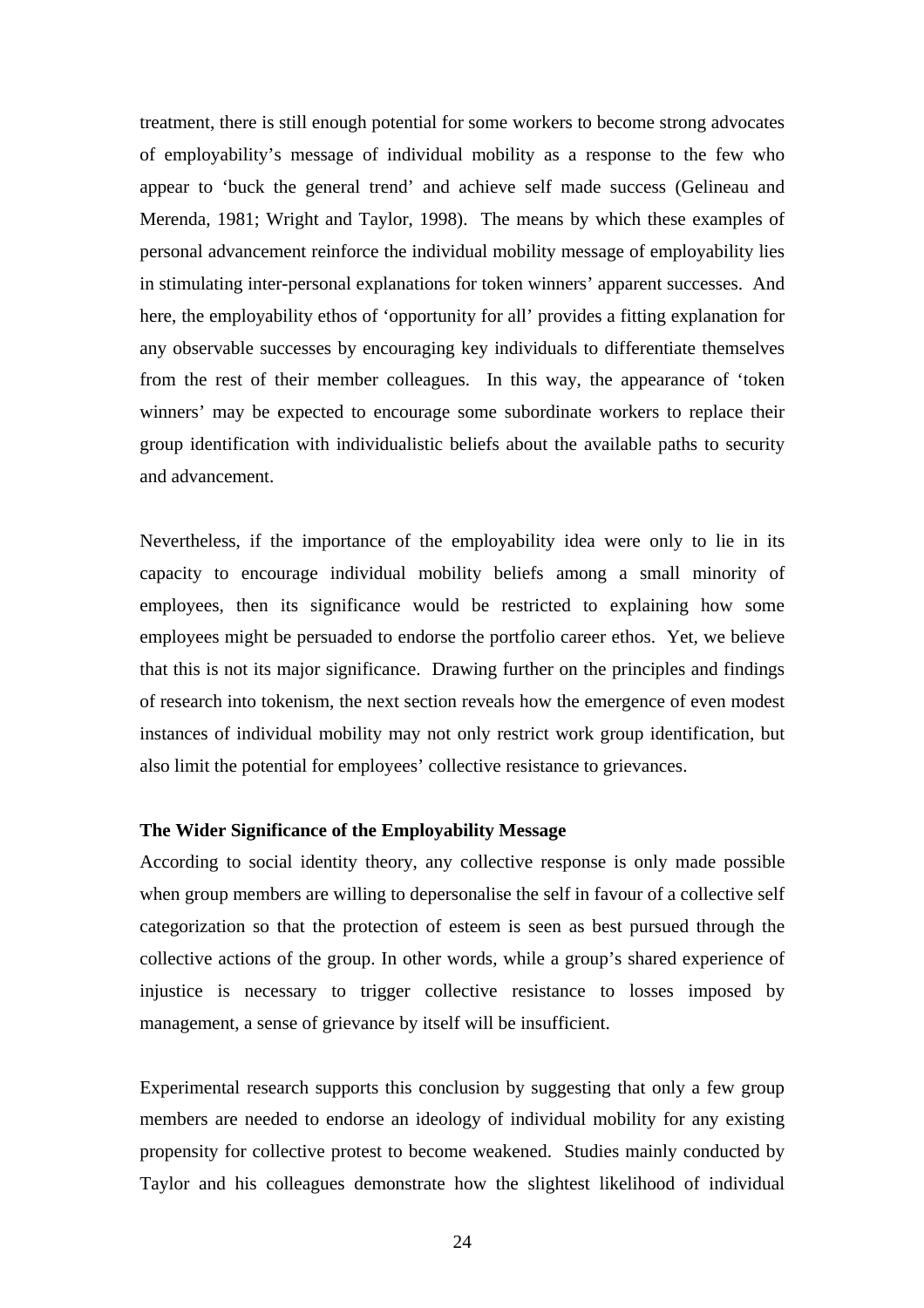advancement, even in the face of disconfirming reality is capable of dampening a shared collective identity (Taylor et al., 1987; Wright et al., 1990; Wright and Taylor, 1998). In emanating mainly from laboratory experiments these results can be accused of being divorced from the reality of the workplace. Nevertheless, they do suggest that the number of instances of individualistic advancement may not have to be especially high but merely noticeable for other group members to pull away from identifying with the current subordinate group membership and to weaken employees' collective resistance to managerial change. Here the pursuit of personal advancement strategies by a few has the capacity to undermine the coherence of the membership not just because they disassociate themselves from their colleagues, but also because they then act as if the group is heterogeneous. At most, these low identifiers with the group will be strategic in terms of deciding those battles on which they will support the group and those where they will pursue their individual interests.

Since these low identifiers with the group tend to personalise any threat to their interests by adopting individual strategies, the effects of tokenism especially provide a way for management to quite effectively deploy discriminatory practices that benefit the few with little chance of provoking collective forms of protest. This results because, the message of employability combines with the appearance of token winners to feed individual fears of organizational obsolescence, while at the same time providing individualised solutions as the preferred means to maintain or increase value in the labour market. Ironically, then, while the abandonment of customary treatment should provide the foundation for collective protest, the accompanying espousal of employability as its solution has the capacity to reduce the risks to management of employee opposition.

A key point to be drawn from this is that employability rhetorics combined with differential treatment of the workforce weaken collective identity because not all workers will adopt individual mobility beliefs. If they did, the dilemmas facing employers would in practice be much greater. At the very least, employers would be under more pressure than at present to deliver some of the practical measures usually advocated to support employability. Instead, by deploying selective benefits, tokenist treatment operates to convince employees that their colleagues are their main competition. The subtle interplay between highlighting a negative threat and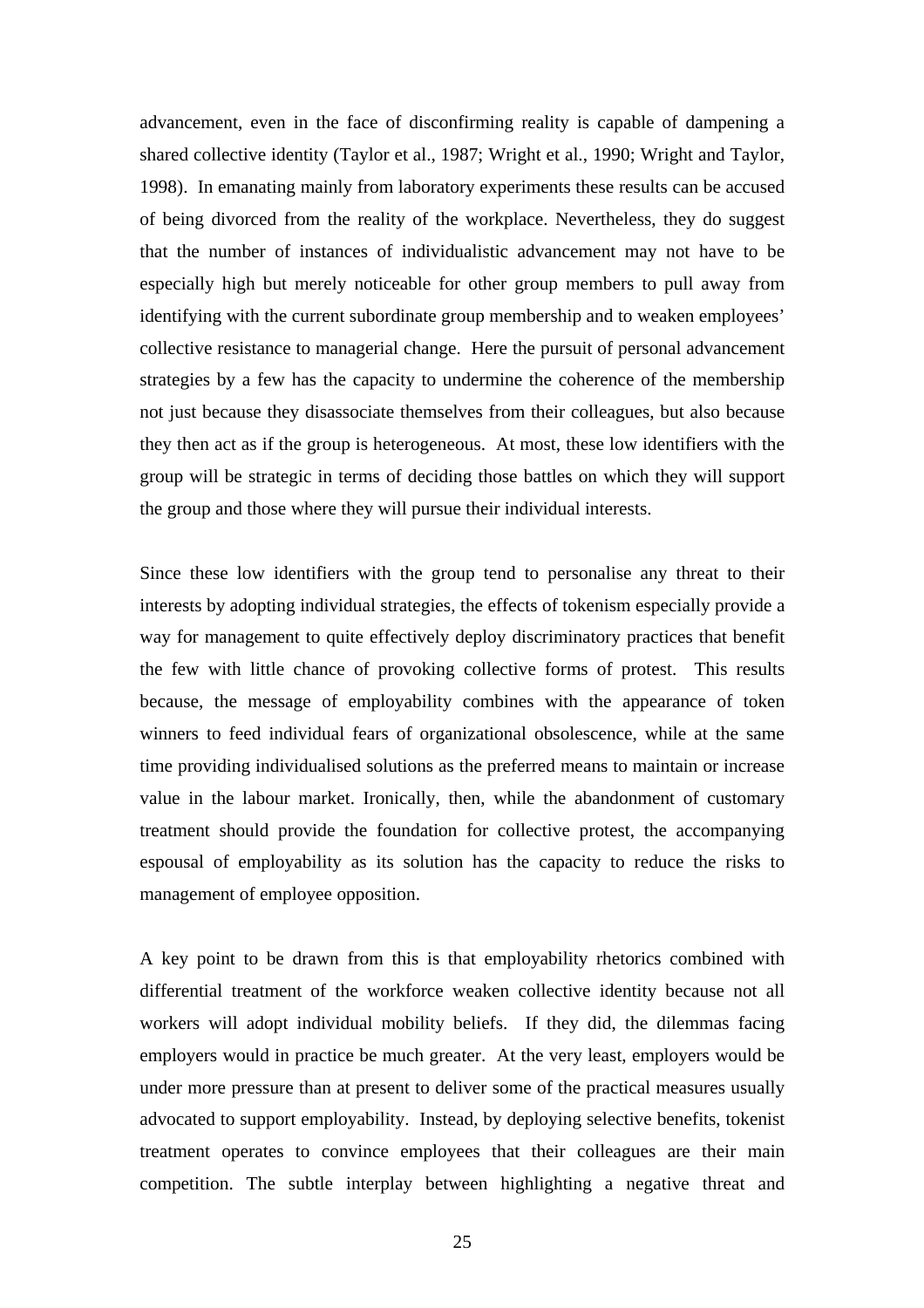individualised escape route within the employability message focuses on just this by encouraging workers to think of them selves as located in a meritocratic melting pot in which they are constrained only by their own imagination and talent. In this sense, employability provides the stimulus to a competitive form of individualisation that pits worker against worker in a never-ending race for employer acceptance.

Curiously, while such conclusions are drawn from the tenets of social identity theory, managements seem well aware of the power of selective treatment in their continued use of rhetorics that espouse the dubious notion of opportunities for all even in the face of widespread restructuring, work intensification and insecurity. Indeed, management's espousal of a widespread ideology of personal mobility combined with a selective distribution of benefits and opportunities may be one of the reasons why employers seem to display so little concern over any discrepancies that arise between their statements and deeds. What this suggests is that where employability is used to promote individualism, there may be something to be gained for managers from visible gaps arising between their rhetoric and practice. In this regard, perhaps it is not an overstatement to suggest that employers' sustained injunctions for workers to think of themselves as individuals has been one of the contributors to a sustained decline in work-based collective action (Taylor et al., 1987). Meanwhile, in continuing to privilege the role of collective grievance, much critical writing has continued to undervalue the importance of proto-typical group identification as a necessary element in the triggering of collective opposition.

## **The Need to Challenge Employability Efficacy**

Our analysis so far gives some sense of the mediating role that tokenism can play in personalising identity and developing individual mobility beliefs in the wake of employability rhetorics from multiple sources. From this it is possible to argue that the potential for the employability message to stimulate enough of a personal orientation of this type to undermine collective resistance to unwanted changes is considerable. It should also be evident that the wider contribution of a social identity perspective lies in explaining how the rhetoric versus reality framework falls far short as an adequate exposition of workers' reactions to the employability idea since it ignores the process by which message salience and source credibility de-socialise workers' self categorizations. Above all, without the insights that a social identity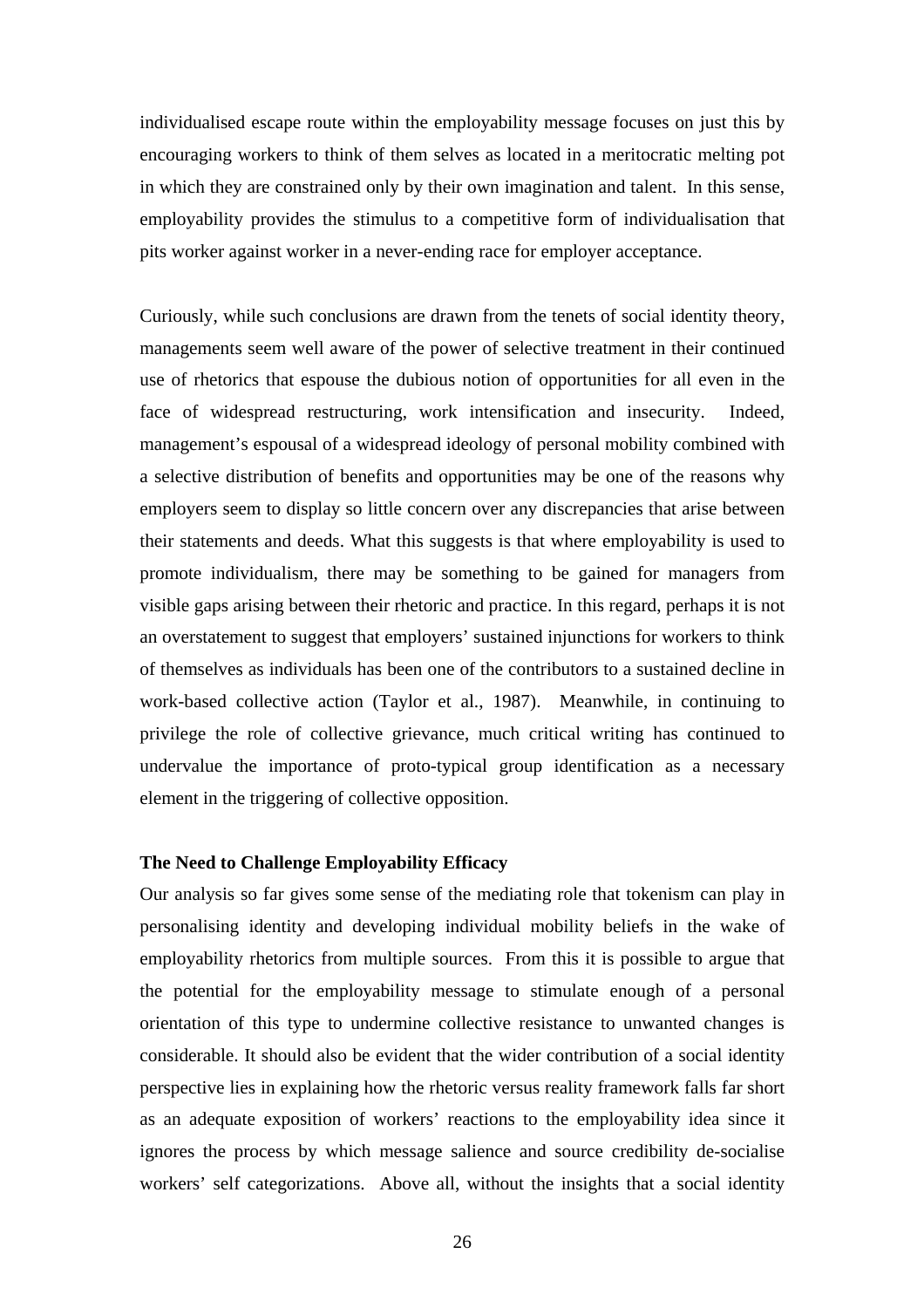perspective can bring to disentangling how organizational commitment and employability rhetorics differ, their coincidence will continue to be assumed and hamper future research progress. Contrary to established rhetoric versus reality assumptions, therefore, we believe that there are non-reactionary grounds for ensuring that the full range of implications about employability offered by a social identity approach is systematically inspected and interrogated.

This is not to say that realising the potential contribution of a social identity perspective is assured however. Even if the differences between commitment and employability rhetorics were to be widely accepted, much of the value of exploring the relationship between social identity and employability still depends on the purposes to which it is put. Haslam et al. (2003) recently emphasised this point when they suggested that history is replete with examples of leaders who have achieved pernicious outcomes from attempts to create and control a shared (sometimes impractical) vision (p.365). Yet, if the potential dangers associated with organizational leaders' attempts to craft identity are more than apparent, such ambitions are sometimes no less beguiling in some quarters of organizational research. Earlier we signalled how some writers have essentially asserted rather than demonstrated the importance of employability as a fact of current or near future employment. Equally misguided are recent efforts among some organizational scholars to legitimise these assumptions further by a normative deployment of other theoretical assumptions drawn from social psychology. In a misuse of self efficacy theory, this work has attempted to embellish the existing self development advice dished out to workers, by also exhorting them to apply what is referred to as the new rules of employment acceptability. More precisely, the additional claim being made here is that success in employability is (or soon will be) mainly about employees displaying employability confidence as the basis for persuading employers of their worthiness. No less than the rhetoric and reality approach, this strand of work warrants detailed scrutiny.

One of the major advocates of this suitability message is Bandura (1997), who argues that employability is mainly achieved through a generalised form of confidence learning so that employees can apply the rules and strategies of employability to deal with different employment situations rather than just specific responses or scripted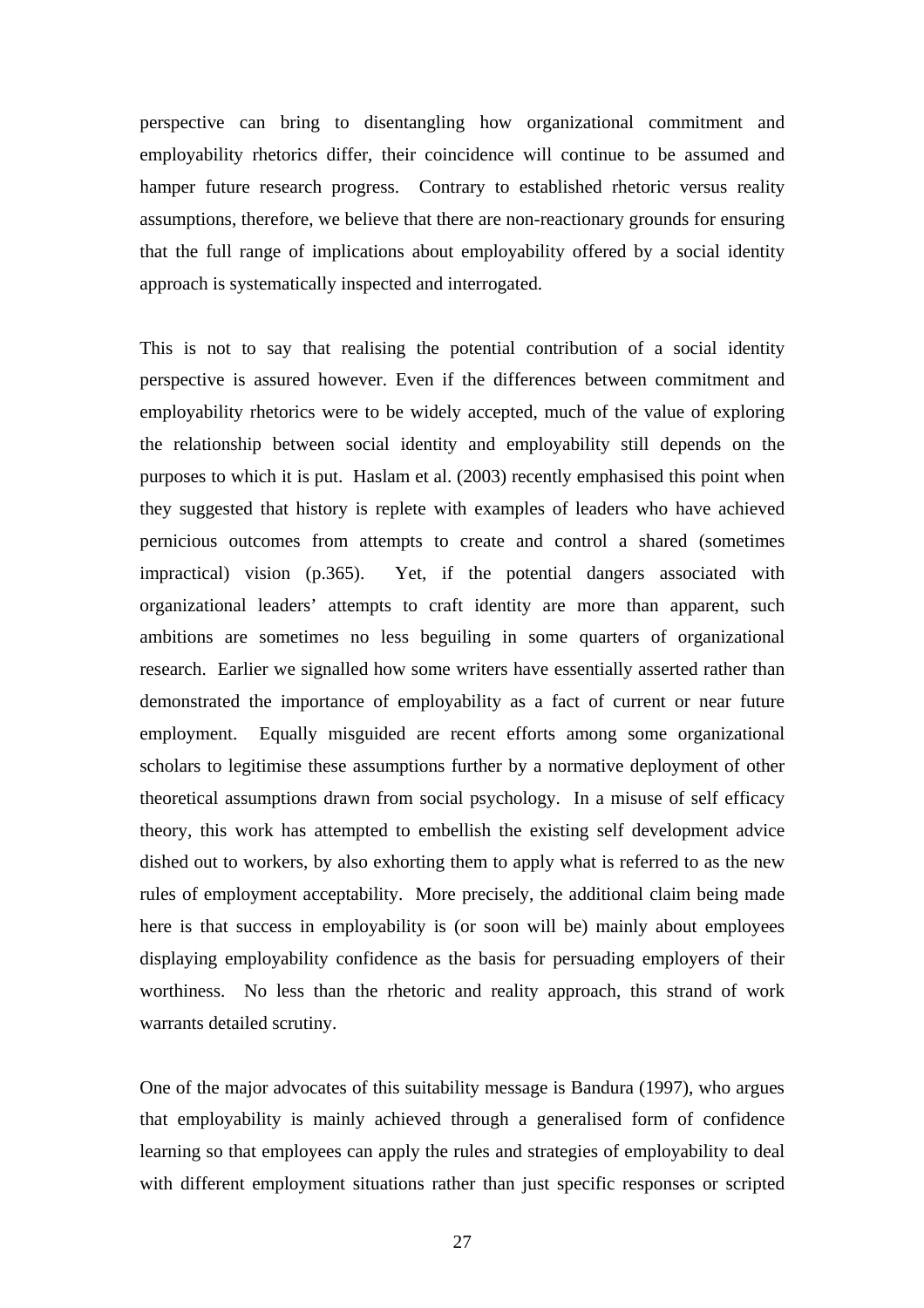routines. Instead of developing functional skills, therefore, the learning of employability confidence is presented as the essential requirement if a person is to be seen by employers as suitable to switch employment or to radically shift roles in organizations. The incentive offered is that once armed with high employability efficacy, far from facing a more difficult labour market, employees will encounter an exciting and rewarding employment setting (Brotherton, 1999).

Despite the neutrality that the use of self efficacy theory is supposed to bring to the analysis of employability, a number of misuses are evident when it is applied in this way. Not least of these is the fact that the need for employability confidence is predicated on the assumption that existing or prospective employees have to convince employers that they are worthy of opportunity. Commentators in this vein usually make it clear that not only do employees have to take responsibility for initiating their employability development, but also for convincing managers that they deserve patronage and support. A typical expression of this is supplied by Brotherton (1999, who says: *'Those of us seeking to develop our boundaryless careers will do well to find managers who are high in self-efficacy – they are most likely to make empowerment a reality for us personally'* (172). And so, although self efficacy skills are couched in the language of personal empowerment, their very requirement is predicated on a managerialist demand for employees to demonstrate their acceptability.

Writers in this vein are also prone to harnessing the theoretical status of efficacy as an added justification to exhort everyone to acquire the skills of employability confidence (Brotherton, 1999). Although depicted as a means to help employees, employability efficacy in this guise becomes coupled to a general imperative for the sensible employee to adapt to these new rules if they are to join the long-term winners. And so, while people who are prepared to cultivate such skills are said to be equipped to exploit the benefits of the new setting, it is also apparent that lurking within the 'self-efficacy as worthiness' argument are a number of demonising judgements about those who can't or won't get the message. Underpinning the message that emerges is an implicit but stark warning: those who are sensible and embrace the new employment system will be rewarded by their own efforts, while those who won't deserve to fall behind.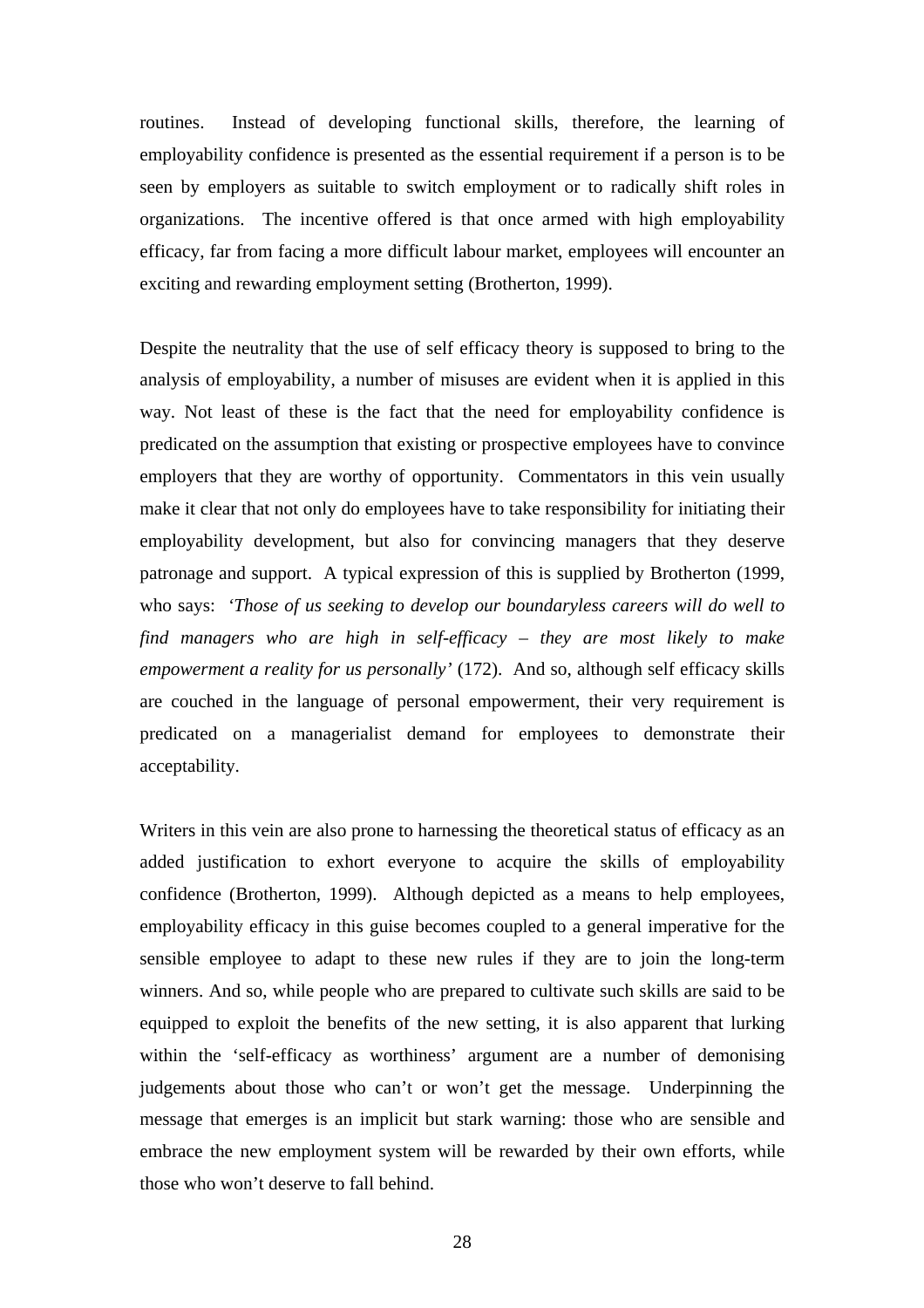In one sense, then, this approach is no less normative than the claim that employability and the boundaryless career are key features of the new labour market. Less defendable, however, is the way that this vein of work invokes efficacy theory as a means to lend academic weight to the growing emphasis on employee acceptability. In consequence, efficacy theory is affiliated with employability to justify the shift in management's selection and assessment criteria even further away from functional skills and abilities, and more towards the normative control criteria of individual deference and cooperation.

Far from being a neutral exposition, therefore, the application of efficacy theory in this way acts to legitimise employers' increasing replacement of job skills criteria with those of person-centred suitability. Of course, none of this is to say that managements should not attempt to find better ways to recruit and to promote their most talented workers. Nor are we suggesting that self efficacy in itself might not represent a relevant selection criterion in some occupational settings. Rather, the concern here is that such assumptions have begun to be presented both as a widespread organizational imperative and as a vital management strategy without the necessary empirical evidence to justify their relevance to current and future labour markets.

Taking all these arguments together, there is little reason to depict self efficacy as a necessary skill to guarantee future employability. Instead, what we are left with is the normative use of a reputable theory solely in the service of a managerialist agenda to shift more responsibility onto workers and employees for any negative outcomes that arise in the employment relationship. In a general sense, it follows that not only is there a need to be wary of the uses to which employability may be put by managers, but also of any certainty that its implications will be adequately explored and assessed. While a social identity approach offers rich possibilities for examining employability critically, the rhetoric and reality framework has served so far to blindside researchers to many of the flaws in the managerialist literature. In the meantime, the pro-employability argument continues without much challenge to attribute a largely non-existent problem to wide sections of work and employment,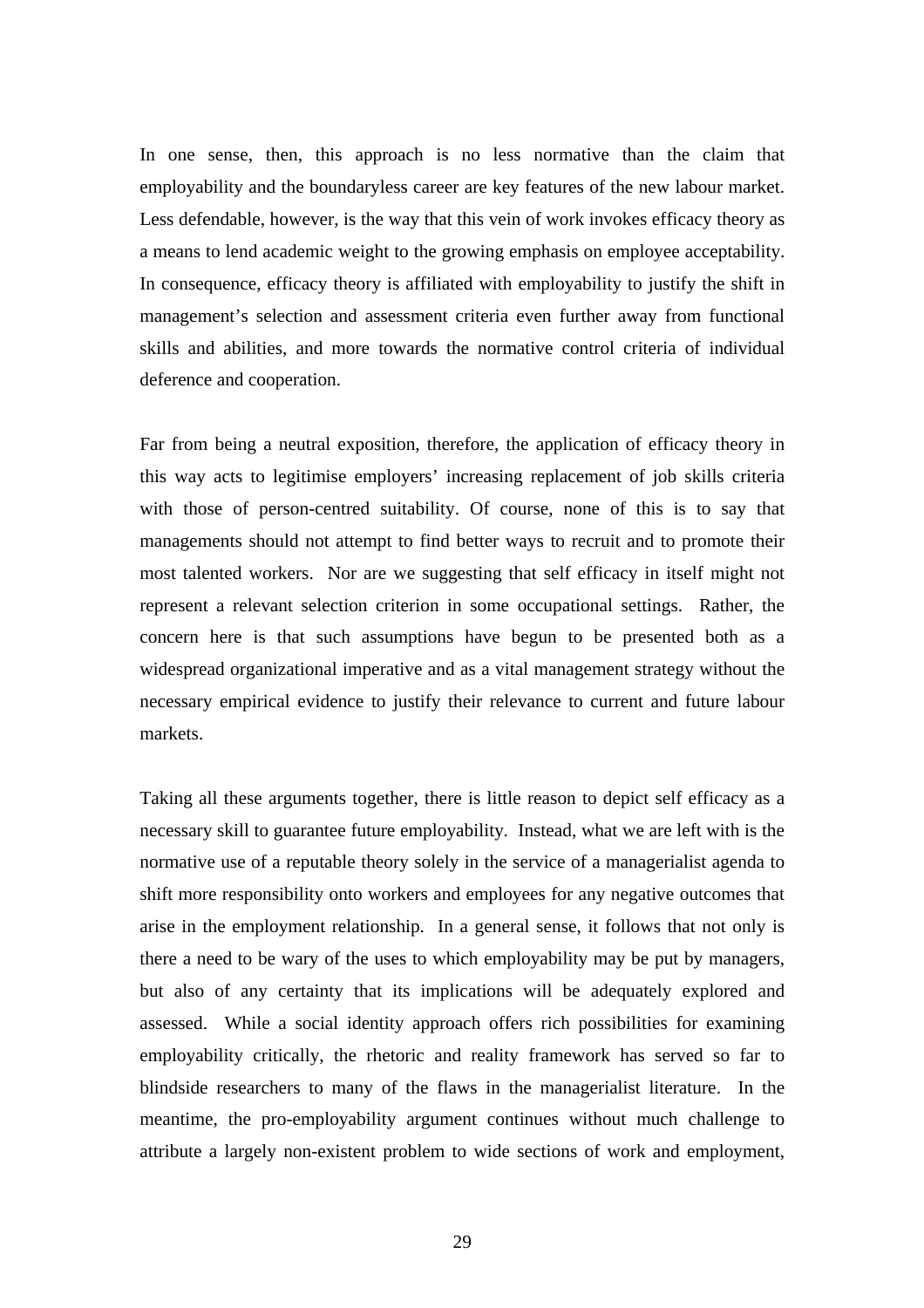and to advance the notion of employee worthiness as a means for organizations to quietly reduce their responsibility for any failures in the labour market.

## **Conclusions**

In this article we have presented what we see as the strong case for employability to be treated as a substantial issue worthy of conceptual development and sustained empirical examination. For this to happen it is necessary for employability to cease being seen as reducible merely to a rhetoric and reality frame of analysis. To do anything else is to shut off any examination of the significant impacts of the employability idea prematurely. Once we acknowledge the limitations of depicting a unitary understanding of reality as merely any visible gap between management's expressions and practices, it becomes apparent that employability acts on the self cognitions and social behaviours of employees in quite different ways to the pursuit of organizational commitment to which it is so often aligned. Above all, without a theoretical underpinning to the analysis of management rhetoric to determine the processes by which employees formulate different views about changes affecting their conditions, treatment and future opportunities, commentators of all persuasions will continue to find supporting evidence for the argument or position they wish to promote. Putting the problem baldly, there is sufficient unexplained variety in the ways that workers are responding to current management ideas and practices to enable normative employability writers especially to depict worker reactions any way they wish.

By adopting a social identity perspective, however, a more complex response to selfdeveloped employability rhetoric is suggested, and one which requires us to probe more deeply than is possible using the predominant rhetoric versus reality approach. If one accepts the truth of this analysis, then it stands to reason that critical writers now need to re-direct their efforts to an empirical programme that can shed light on these misconceptions. We end this article with some suggestions as to the direction this future research might take.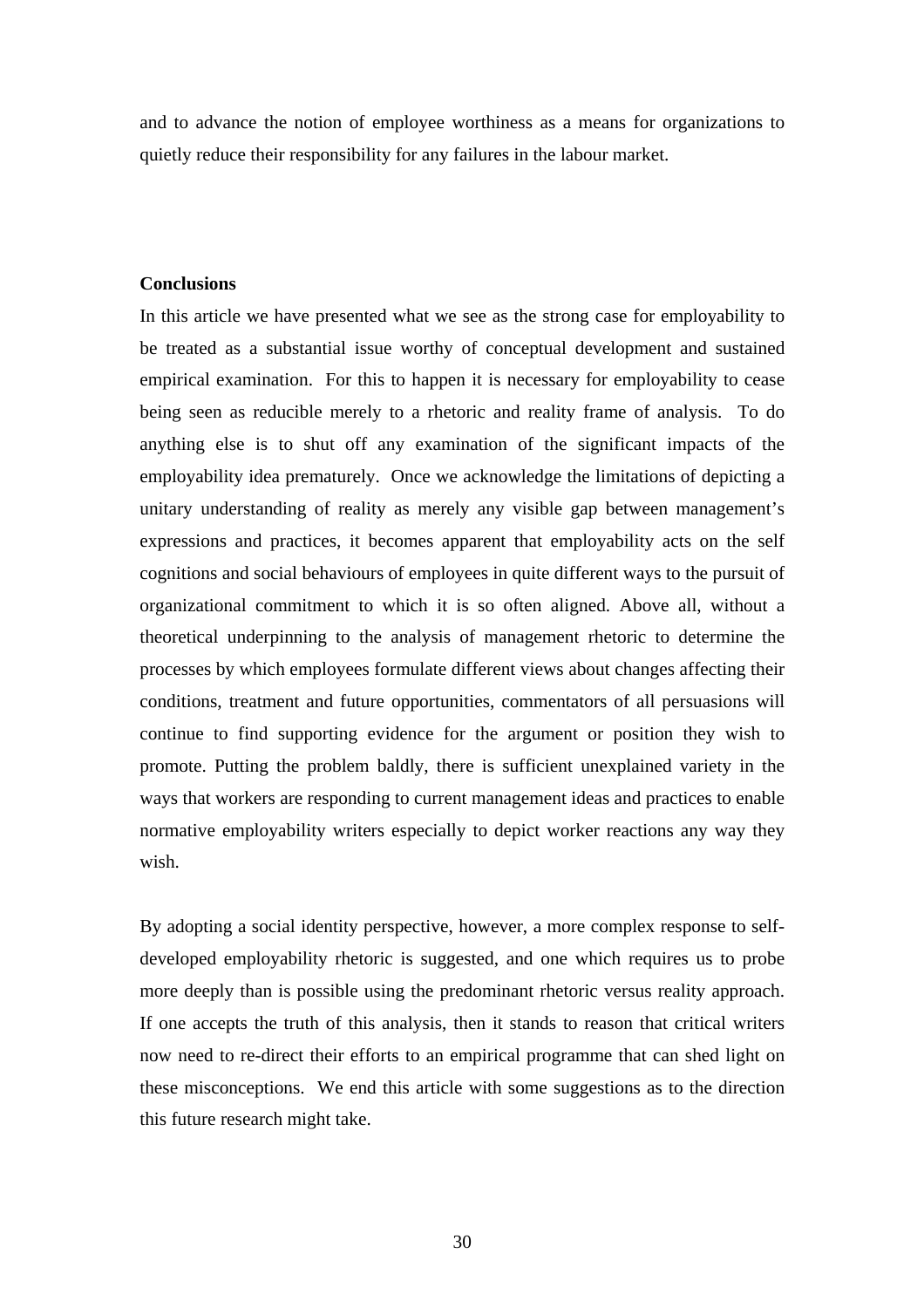Firstly, benefits would accrue from a programme of fine-grained studies tailored to examine and demonstrate the various ways in which employability messages may hinder collective identifications and dissent both in unionised and non-unionised work settings. That said, the need to map out the impact of employability messages within different work settings has if anything increased in recent years since it is not just long-service workers who are now the target of the employability message. Given the recent and continuing expansion of higher education, the perceived need for employers to shape employee expectations is required at much earlier stages of the employment experience. Much of the impetus here emanates from recent signs that some new types of graduate are forced to colonise occupations previously held by non-graduates.

Occupations in the New and Niche graduate categories are largely located in employment such as Public Services and Management where Rodgers and Waters (2001) suggest that it is difficult to see anything but limited career progression. Several studies indicate that where there is an over-supply of graduates for the new professional occupations, employers have already begun to either stipulate entry factors other than qualification or post graduate education irrespective of whether degree level education is required for performance in the job (Wilton et al Paper 7; Nabi 2003). These and other forms of credentialism and over-education reflect employer attempts to reconfigure graduate expectations downwards in response to their increasing numbers and availability. This being so any programme of research into employability needs to recognise that the scope of its message has grown to encapsulate graduate career entrants. Accordingly, providing insights into graduate experiences will, in part, rely on studying employers' attempt to shape employee notions of future employability from the start of post university employment.

Our final suggested research direction is more controversial. Rather than seeing management writings as entirely detached from the reality of the workplace, critical analysis could do well to explore the role that normative notions of employability play in determining how employees interpret their employment predicaments and opportunities. Potentially, there is much to understand about the extent to which the popularisation of employability impacts both on management practices and employee responses, especially where it promotes self development and personal responsibility.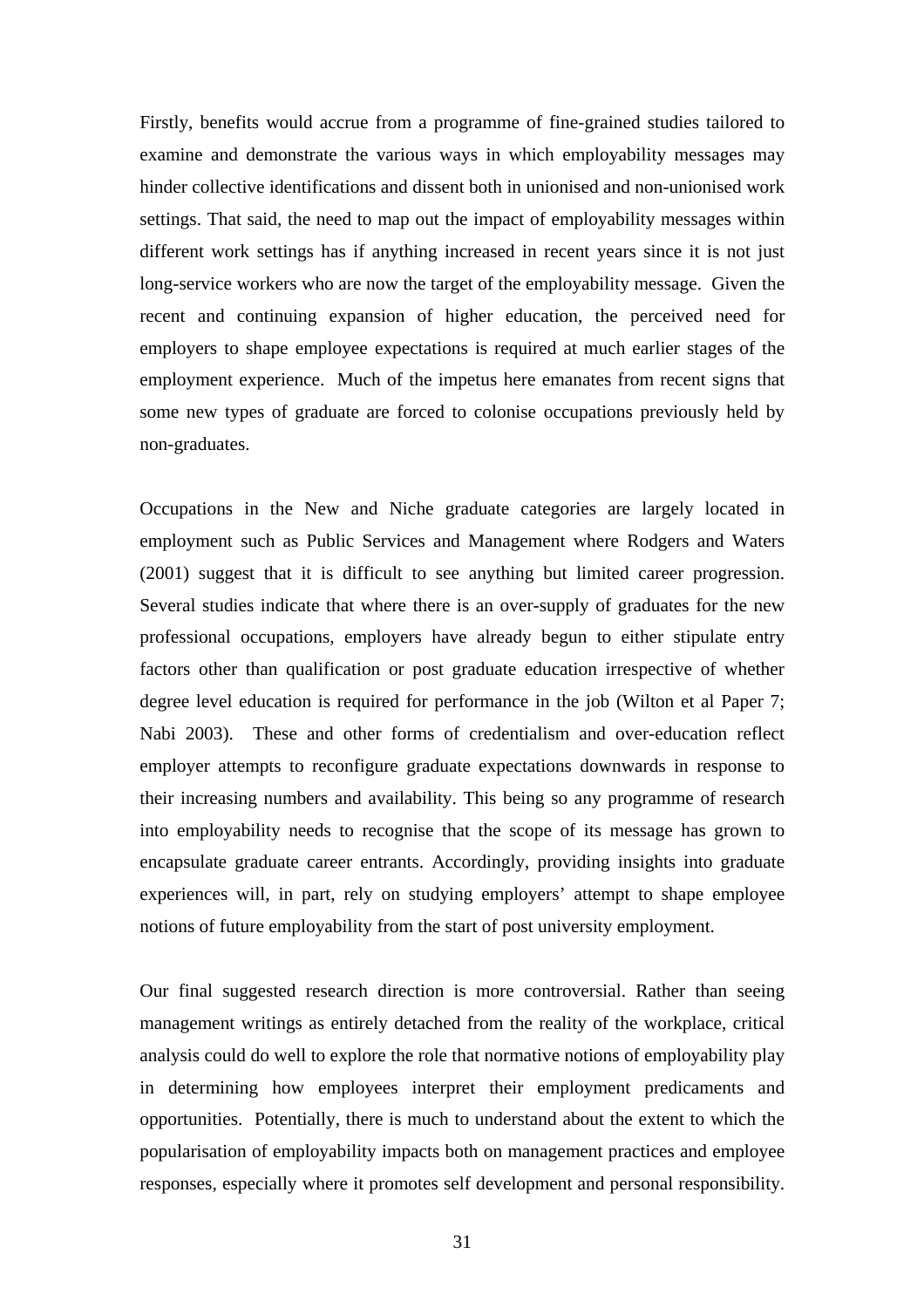And so, contrary to received views among critical writers, benefits would also accrue from a closer critical engagement with management writing and evidence that attempts to justify the general spreading of the message of self development. Since it remains doubtful whether the change to functional skills is so great that most employees need to learn new specialisms in order to be seen as future employable, it is disappointing that more has not been made of available evidence capable of challenging this account. Among the research to hand are studies confirming that many categories of functional skill are interchangeable across different occupations and even newly entered specialisms (Pearson, 1990). Equally too little has been made of the increase in customer service employment where existing administrative, service and organizational skills should be substantially transferable between quite widely differing organizations, sectors, and jobs.

In conclusion, critical assessments have been correct to assert that the main source of the employability idea has been its rhetorical purpose rather than in offering a practical response to uncertainty in the labour market. But they have been wrong to suggest that the significance of employability ends after its rhetorical purpose has been exposed. If employability represents another employer approach to individualise identification to the organization and the risks of employment, then its impact on social identity makes it deserving of sustained research attention.

## **References**

Ackroyd, S. and Proctor, S. (1996) 'British manufacturing organization and workplace industrial relations: some attributes of the new flexible firm', *British Journal of Industrial Relations*, 36, 2, 163-183.

Argyris, C. (1960) *Understanding Organisational Behaviour*, Homewood,IL: Dorsey. Arnold, J. (1997) *Managing Careers into the 21st Century*, London: Paul Chapman.

Arthur, M. B. and Rousseau, D. M. (1996) *The Boundaryless Career*, New York and Oxford: Oxford Psychology Press.

Balaam, B. and Haslam, S. A. (1998) 'A closer look at the role of social influence in the development of attitudes to eating', *Journal of Community and Applied Social Psychology*, 8, 195-212.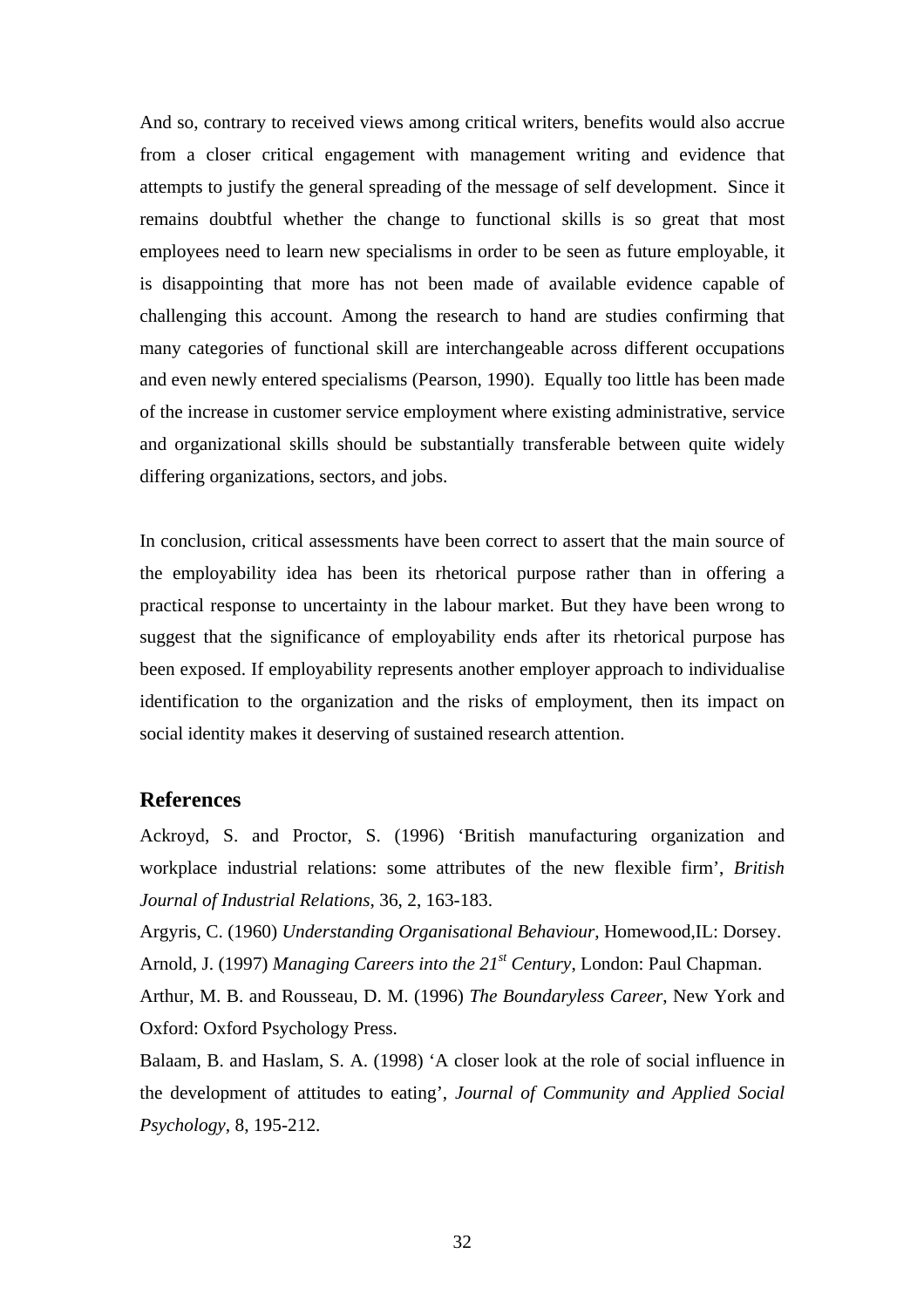Bandura, A. (1997) Self-Efficacy: the Exercise of Control, New York: W. H. Freeman.

Barley, S. (1996) *The New World of Work*, Pamphlet, London: British-North American Committee.

BBC Radio 4, (1995) 'Goodbye Company Man' from *Letters From the Boardroom*, 29 September introduced by Howard Davies.

Benyon, H., Grimshaw, D., Rubery, J. and Ward, K. (2002) *Managing Employment Change*, Oxford: Oxford University Press.

Boen, F. and Vanbeselaere, N. (2000) 'Responding to membership of a low-status group: the effects of stability, permeability, and individual ability', *Group Processes and Intergroup Relations*, 3, 41-62.

Boen, F. and Vanbeselaere, N., (2002) 'The relative impact of socio-structural characteristics on behavioral reactions against membership of a low-status group', *Group Processes and Intergroup Relations*, 5, 299-318.

Bornman, E. and Mynhardt, J. C. (1992) 'Social identity and intergroup contact with specific reference to the work situation', *Genetic, Social and General Psychology Monographs*, 117, 439-462.

Bridges, W. (1995a) *Job Shift: How to Prosper in a Workplace Without Jobs*, Reading, MA: Addison-Wesley.

Bridges, W. (1995b) 'The death of the job', *Independent on Sunday*, 5 February, 19.

Brotherton, C. (1999) *Social Psychology and Management: Issues for a Changing Society*, Milton Keynes: Open University Press.

Bruner, J. S. (1957) 'On perceptual readiness', *Psychological Review*, 64, 123-152.

Burt, R. (1992) 'The social structure of competition, in N. Nohria and R. G. Eccles (eds) *Networks and Organizations*, Boston: Harvard Business School Press.

Carvel, J. (1997) 'Companies May Boycott Universities', *The Guardian*, 5 June, 9.

Castells, M.(1997) *The Information Age: Economy, Society and Culture. Volume 1, The Rise of the Network Society*, Oxford: Blackwell

Collinson, D. and Collinson, M. (1997) ' "Delayering managers": time-space surveillance and its gendered effects', *Organisation*, 4,3, 375-407.

Daly, A. (1996) 'Tool for World-Class Competitors', *Management Today*, November, 5.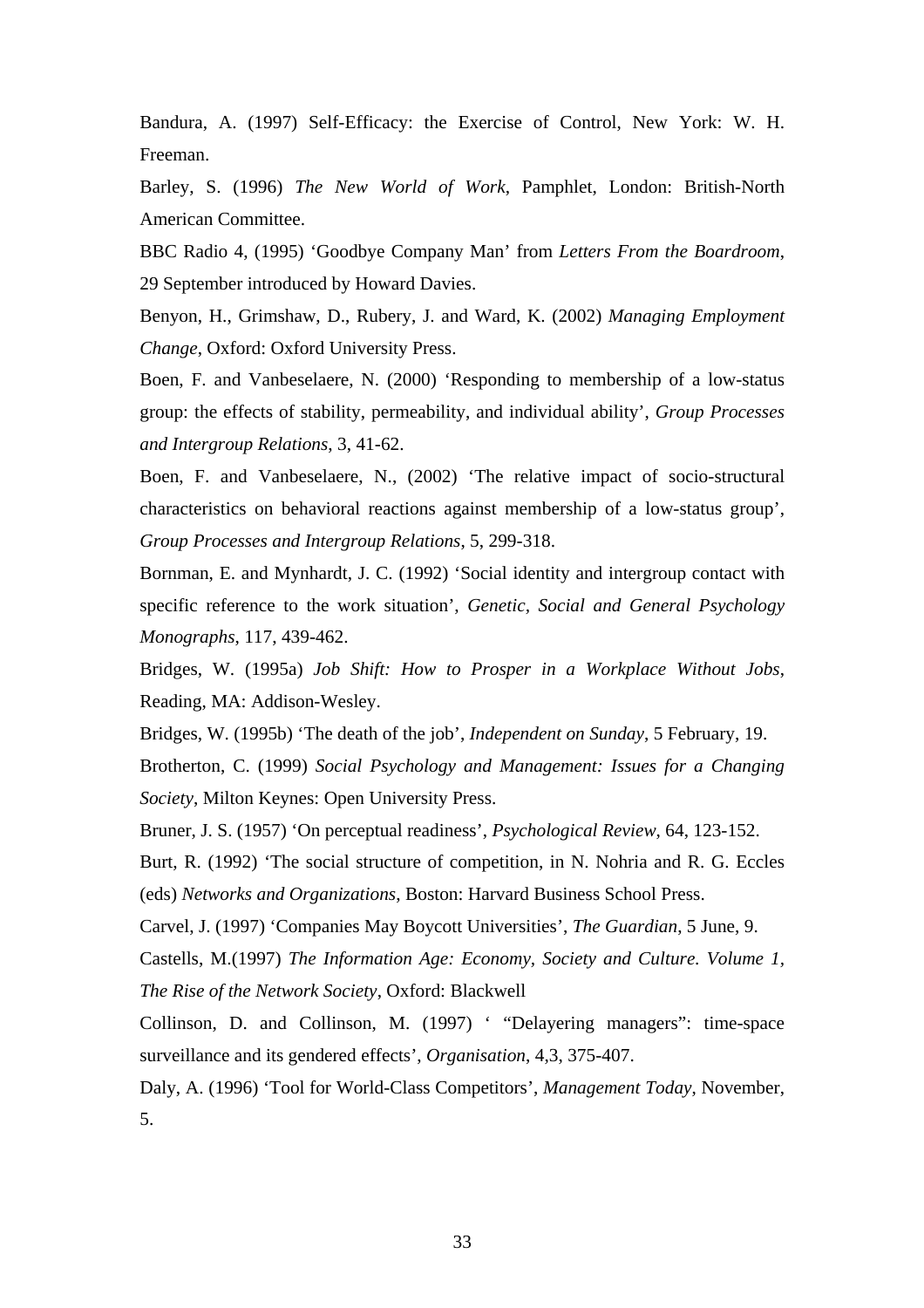Dewhirst, H. D. (1991) 'Career patterns: Mobility specialization, and related career issues, in R. F. Morrison and J. Adams (eds) *Contemporary Career Development Issues*, 73-107, Hillsdale NJ: Erlbaum.

Gelineau, E. P. and Merenda, P. F. (1981) 'Student's pre-election perceptions of Jimmy Carter and Ronald Raegan', *Perceptual and Motor Skills*, 52, 491-498.

Guest, D. (2000) 'Management and the insecure workforce', in E. Heery and J. Salmon (eds) *The Insecure Workforce*, London: Routledge, 140-154

Guest, D. and MacKensie-Davy, K. (1996) 'Don't Write Off the Traditional Career', *People Management*, 22 February, 22-25.

Hallier, J. (2004) 'Embellishing the past: middle manager identity and informality in the implementation of new technology', *New Technology, Work and Employment*, 19, 1, 43-62.

Hallier, J. and James, P. (1997) 'Management Enforced Job Change and Employee Perceptions of the Psychological Contract;' *Employee Relations*, 19, 3, 222-247.

Handy, C. (1995) *The Future of Work*, WH Smith Contemporary papers 8.

Haslam, S. A. (2005) *Psychology in Organizations: The Social Identity Approach*, 2nd edition; London: Sage.

Haslam, S. A. and Turner, J. C. (1998) 'Extremism and deviance: beyond taxonomy and bias', *Social Research*, 65, 435-448.

Haslam S. A., Postmes, T., and Ellemers, N. (2003) 'More than a metaphor: organizational identity makes organizational life possible', *British Journal of Management*, 14, 357-369.

Hendry, C. (1991) `Corporate Strategy and Training' in J. Stevens and R. Mackay (eds) *Training and Competitiveness*, London : Kogan Page, 79-110.

Herriot, P. and Stickland, R. (1996) 'Career Management: The Issue of the Millennium', *European Journal of Work and Organizational Psychology*, 5, 4, 465- 470.

Heyes, J. and Stuart, M. (1994) 'Placing Symbols Before Reality? Re-evaluating the Low Skills Equilibrium', *Personnel Review*, 23, 5, 34-49.

Hirsch, P. M. (1987) *Pack Your Own Parachute*, Reading, MA: Addison-Wesley.

Holbeche, L. (1995) 'Peering into the Future of Careers', People Management, 31 May, 26-28.

Howard, A. (1995) *The Changing Nature of Work*, San Francisco: Jossey – Bass.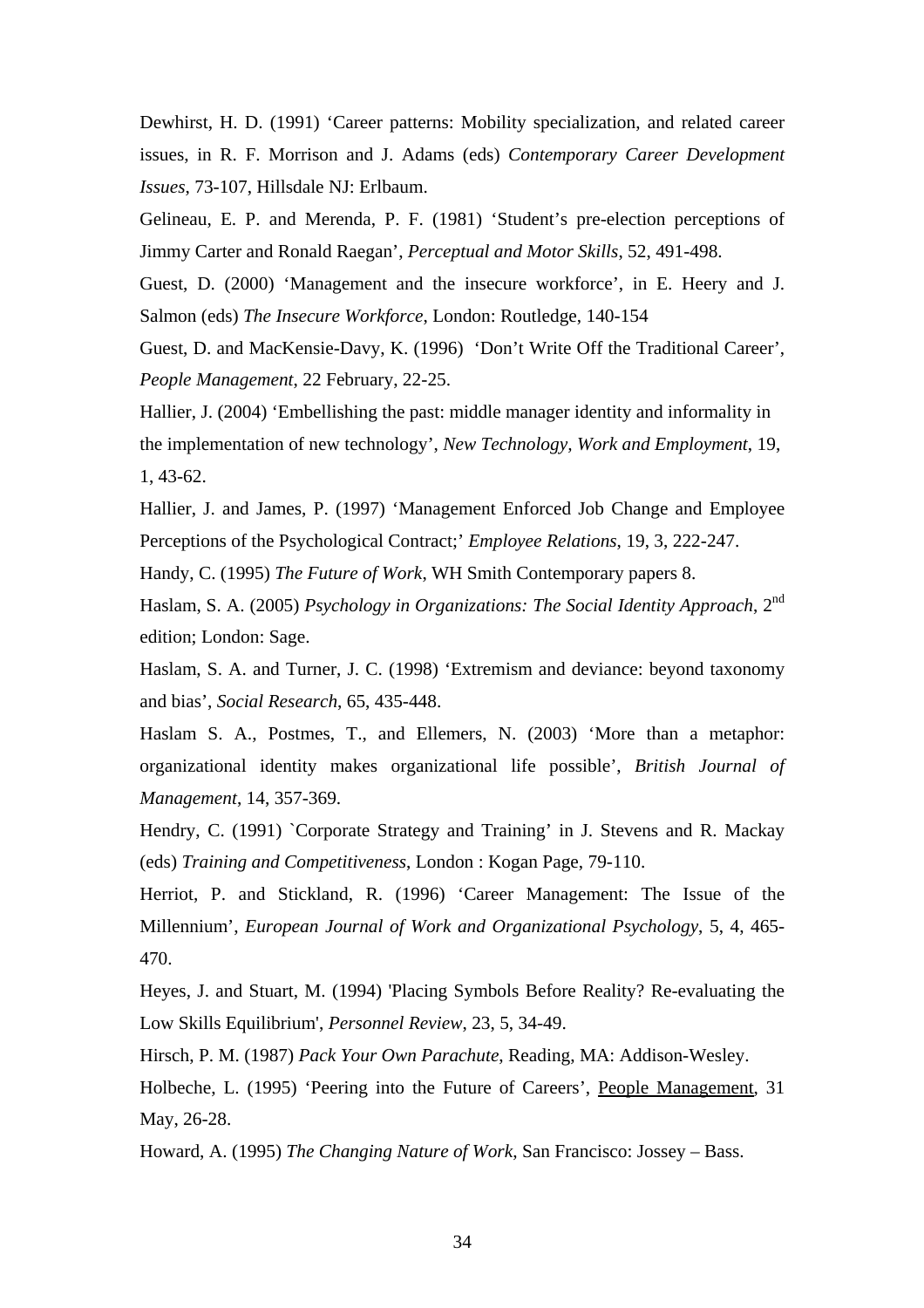Joseph, J. (2007) *Neo-liberalism, Governmentality and Social Regulation*, paper presented at SAID Workshop, 17 April.

Kanter, R. M. (1989) *When Giants Learn to Dance: Mastering the Challenges of Strategy Management, and Careers in the 1990s*. London: Unwin Hyman

Keenoy, T. and Anthony, P. (1992) 'HRM: metaphor, meaning and morality' in P. Blyton and P. Turnbull (eds) Reassessing Human resource Management, London: Sage, 233-255.

Kelly, J. and Kelly, C. (1991). ' "Them and us": social psychology and the" new industrial relations" '. *British Journal of Industrial Relations*, **29**, 1, 25-48.

Knell, J. (2000) *Most Wanted: The Quiet Birth of the Free Worker*, London: The Industrial Society.

Lane, C. (1990) 'Vocational Training and New Production Concepts in Germany: Some Lessons for Britain', *Industrial Relations Journal*, 20, 4, 247-259.

Leadbetter, C. (1999) *Living on Thin Air: The New Economy*, London: Viking.

Lee, R. (1996) 'The "Pay Forward" View of Training', *People Management*, 8 February, 30-32.

Legge, K. (2005) *Human Resource Management: Rhetorics and Realities*, Anniversary Edition, Basingstoke: Macmillan Press.

Mackie, D. M., Worth, L. T. and Asuncion, A. G. (1990) 'Processing of persuasive ingroup messages', *Journal of Personality and Social Psychology*, 58, 812-822.

MacNeil, I.R. (1985) `Relational Contract: What We Do and Do Not Know', *Wisconsin Law Review*, 483-525

Marks, A., and Lockyer, C. (2006) 'Debugging the system: The impact of location on the identity of software team members.' *International Journal of Human Resource Management*, 16, 2.

McGarty, C., Turner, J. C. , Oakes, P. J. , and Haslam, S. A. (1993) 'The creation of uncertainty in the influence process: the roles of of stimulus information and disagreement with similar others', *European Journal of Social Psychology*, 23, 17-38.

McGarty, C., Haslam, S. A., Hutchinson, K. J. and Turner, J. C. (1994) 'The effects of salient group memberships on persuasion', *Small Group Research*, 25, 267-293.

Merriden, T. (1997) 'Vacancies in the Skills Department', *Management Today*, May, 42-48.

Mounier, A. (2001) *The Three Logics of Skill in French Literature*, Sydney:NSW Board of Vocational Education and Training.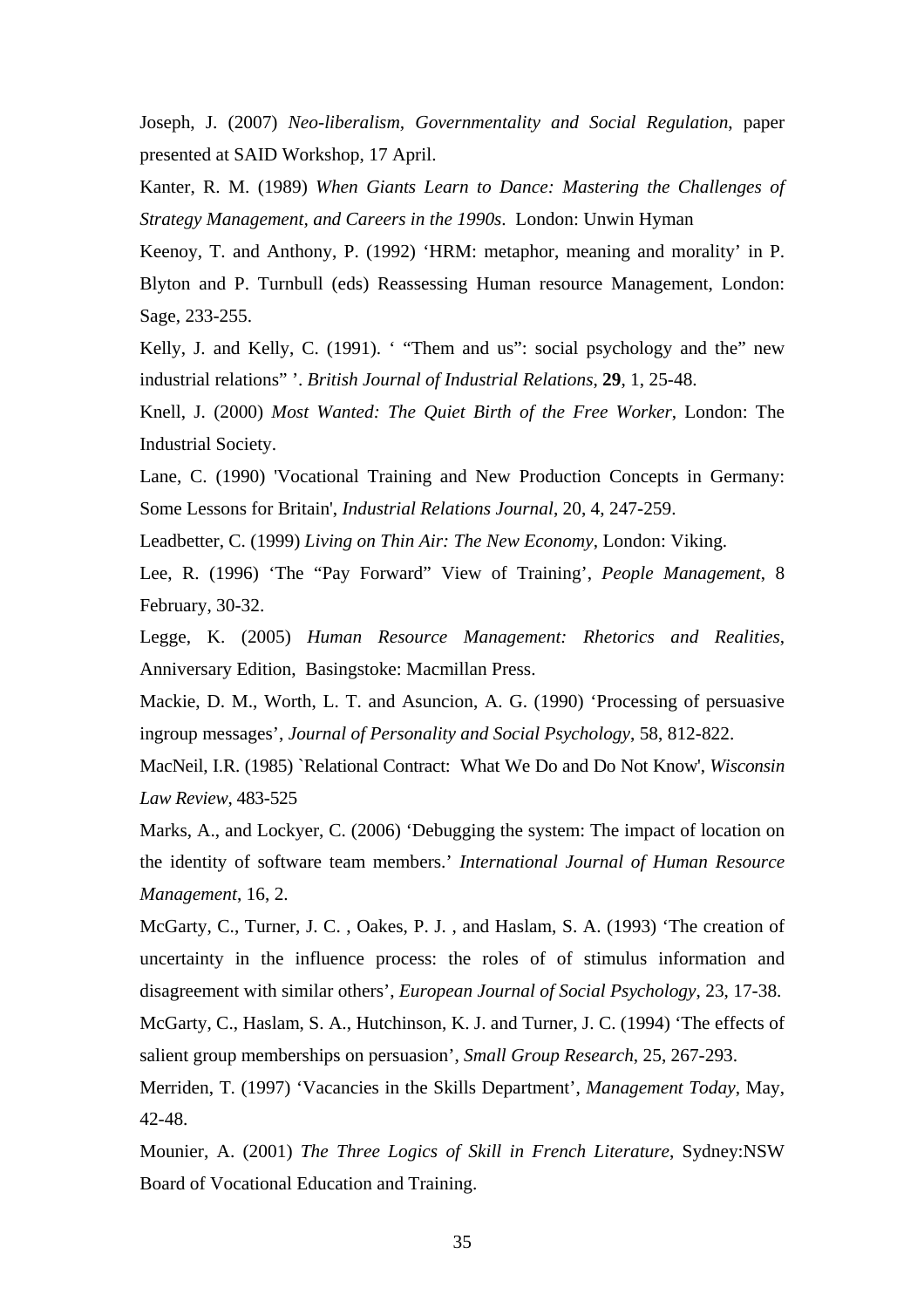Nabi G (2003) "Graduate employment and underemployment: Opportunity for skill use and career experiences amongst recent business graduates" *Education & Training*  V45 No 7 371-383

Oakes, P. J. (1987) 'The salience of social categories', in J.C. Turner, M. A. Hogg, P. J. Oakes, S. D. Reicher and M. S. Wetherell, *Rediscovering the Social G,roup: A Selfcategorization Theory*, Oxford: Blackwell, 117-141.

Oakes, P. J., Turner, J. C. and Haslam, S. A. (1991) 'Perceiving people as group members: the role of fit in the salience of social categorizations, *British Journal of Social Psychology*, 30, 125-144.

O'Brien, A. and Terry, D. (1999) 'Intergroup Contact and Organizational Mergers: The Role of Contact Norms and Typicality', paper presented to  $5<sup>th</sup>$  meeting of the Society of Australasian Social Psychologists, Coolam, Queensland, 8-11 April.

Parsons, G. and Stickland, R. (1996) 'How Vauxhall Motors is Getting its Employees on the Road to Lifelong Learning,' *European Journal of Work and Organizational Psychology*, 5, 4, 597-607.

Pearson, R. (1990) *The Human Resource: Managing People and Work in the 1990s*, Maidenhead: McGraw-Hill.

People Management (1995a) 'Banking Futures Depend on Staff Employability', 19 October, 15.

People Management (1995b) 'Learning That is Far From Academic', 9 March, 32-34. Powell, W. W. and Brantley, P. (1992) 'Competitive cooperation in biotechnology: learning through networks?' in N. Nohria and R. G. Eccles (eds) *Networks and Organizations*, Boston: Harvard Business School Press.

Rodgers R & Waters R (2001) "The skill dynamics of business and public service associate professionals" Research Report No 302 London, DfES.

Rousseau, D. (1995) *Psychological Contracts in Organizations*, Thousand Oaks, Ca: Sage.

Smith, H. J., Spears, R., and Oyen, M. (1994) ' "People like us": the influence of personal deprivationand group membership salience on justice evaluations', *Journal of Experimental Social Psychology*, 30, 277-299.

Stevens J. and Walsh, T. (1991) 'Training and Competitiveness' in J. Stevens and R. Mackay (eds) *Training and Competitiveness*, London: Kogan Page, 25-58.

Stiglitz, J. (2002) *Globalization and its Discontents*, Harmondsworth: Penguin.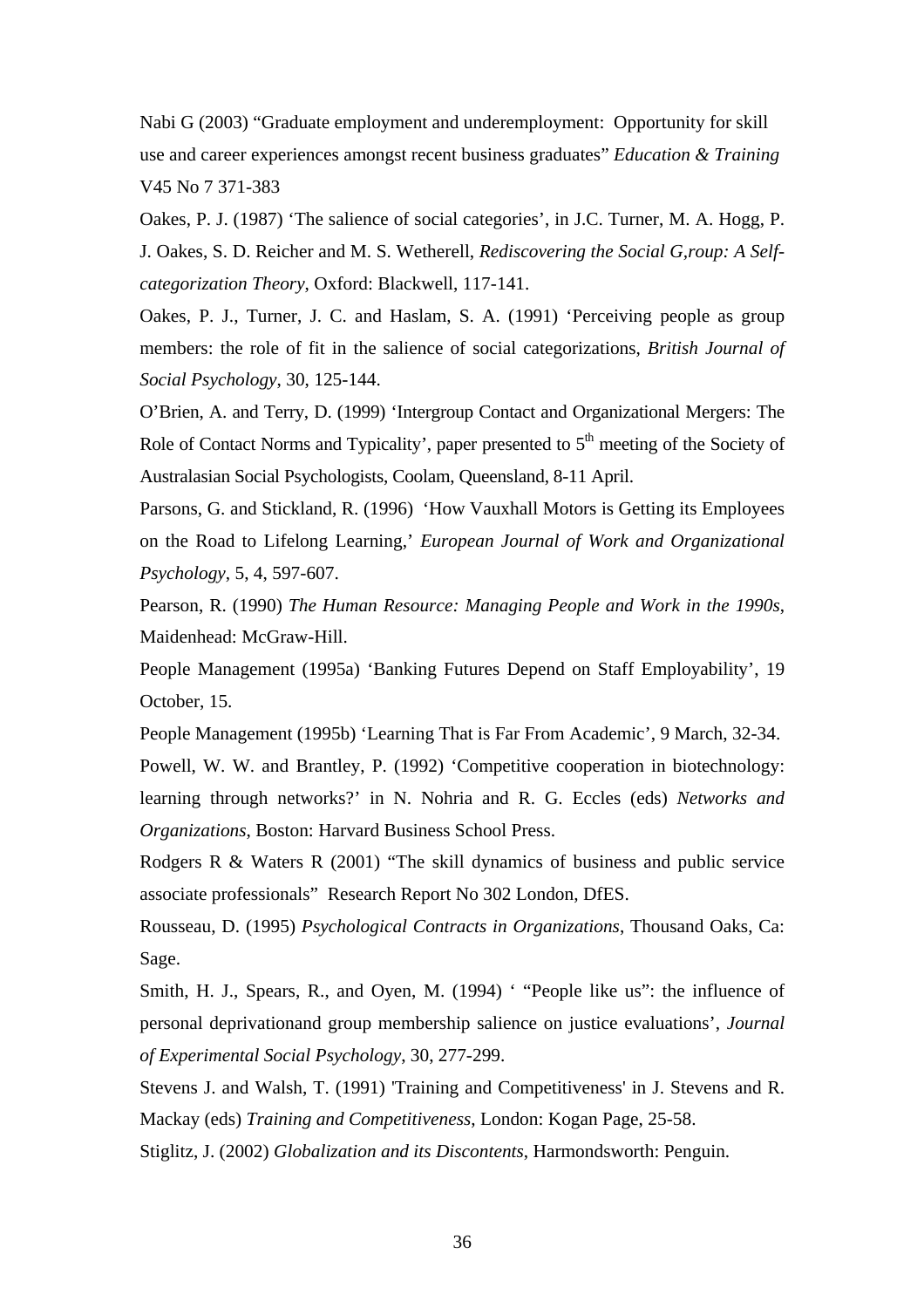Taylor, D. M. Moghaddam, F., Gamble, I. Z., and Zellerer, E. (1987) 'Disadvantaged group responses to perceived inequality: from passive acceptance to to collective action', *Journal of Social Psycholog*y, 127, 259-272.

Terry, D. J. (2003) 'A social identity perspective on organizational mergers: the role of group status on, permeability and similarity', in S. A. Haslam, D. van Kippenberg, M. J. Platow and N. Ellemers (eds) *Social Identity at Work: Developing Theory for Organizational Practice*, Philadelphia, PA: Psychology press, 223-240.

Terry, D. J., Carey, C. J., and callan, V. J. (2001) 'Employee adjustment to an organizational merger: an intergroup perspective', *Personality and Social Psychology Bulletin*, 27, 267-290.

Thompson, P. (2003) 'Disconnected capitalism: or why employers can't keep their side of the bargain', *Work, Employment and Society*, 17, 2, 359-378.

Turner, J. and Oakes, P. (1997) 'The socially structured mind' in C. McGarty and S. A. Haslam (eds) *The Message of Social Psychology; Perspectives on Mind in Society*, Oxford; Blackwell, 355-373.

van der Heijden, B. (2001) 'Prerequisites to guarantee life-long employability', *Personnel Review*, 31, 1, 44-61.

van der Heijden, B. (2002) 'Employability', in T. Redman and A. Wilkinson (eds) *The Informed Student Guide to Human Resource Management*, London: Thomson Learning

Warhurst C & Thompson P (1998) 'Hands, Hearts & Minds: Changing Work and Workers at the end of the Century' in Warhurst C & Thompson P (Eds) *Workplaces of the Future* Basingstoke, Palgrave.

Watson, T. J. (1994) *In Search of Management: Culture, Chaos and Control in Managerial Work*, London; Routledge.

Watson, T. J. (2002) *Organising and Managing Work*, Harlow: Pearson Education, 427-429.

Wilton N, Purcell K & Elias P (2004) "A fast track to management? Early career outcomes for business studies graduates in the "knowledge" economy" Research Paper 7, University of the West of England, ESRU.

Wright, S. C. and Taylor, D. M. (1998) 'Responding to tokenism: individual action in the face of collective injustice', *European Journal Social Psychology*, 28, 647-667.